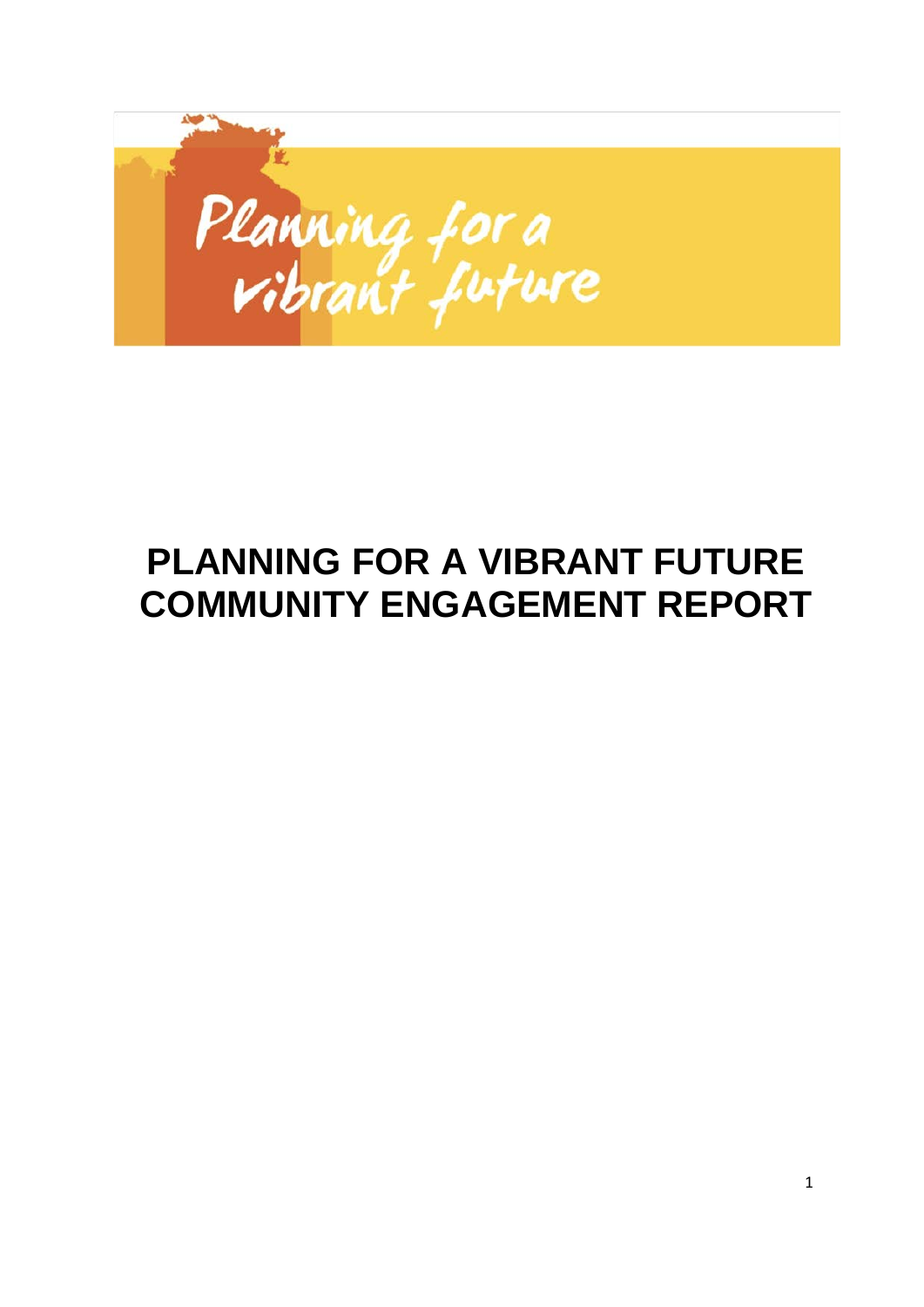## Contents

| Topic 1: What will the Northern Territory look like as its population grows?  12 |  |
|----------------------------------------------------------------------------------|--|
|                                                                                  |  |
|                                                                                  |  |
|                                                                                  |  |
|                                                                                  |  |
|                                                                                  |  |
|                                                                                  |  |
|                                                                                  |  |
|                                                                                  |  |
|                                                                                  |  |
|                                                                                  |  |
|                                                                                  |  |
|                                                                                  |  |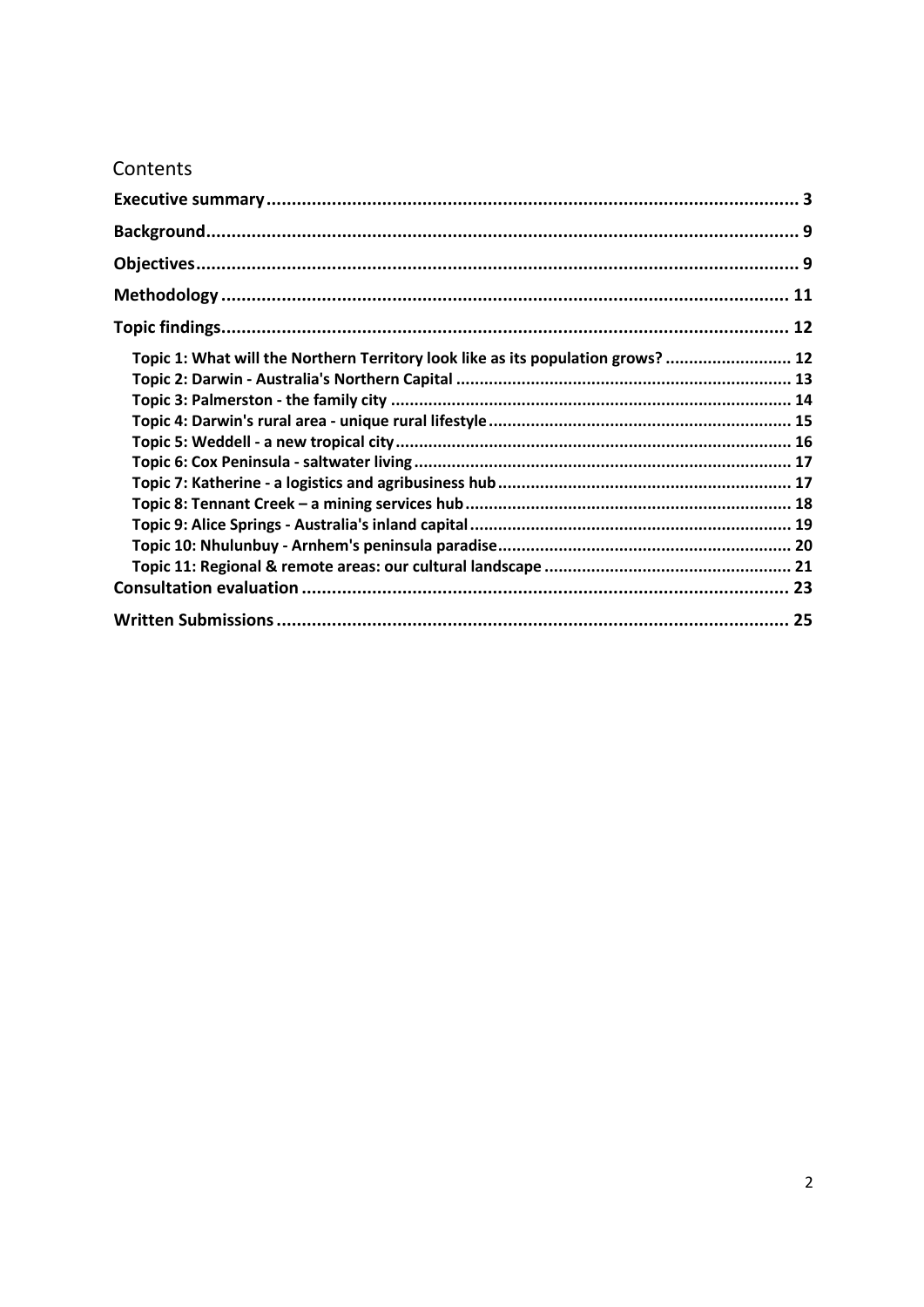## <span id="page-2-0"></span>**Executive summary**

This report describes the 2017/18 consultation program for the Planning for a Vibrant Future Discussion Paper, including analysis of the feedback provided through the consultation forums, pop-up consultation stalls, online survey, written submissions and general correspondence received through the Planning Minister's office.

The Discussion Paper posed 25 questions focussed on 10 key regions plus the Government's overall vision and economic direction for the Northern Territory. In many cases the written submissions and even survey responses did not directly address the questions asked. Where possible the key points of feedback have been aligned to relevant questions, while other consistent ideas and themes raised were grouped together under relevant categories. This allowed for all submissions to be assessed collectively and for general themes and comments to be highlighted.

The online survey, written submissions, consultation forums and information pop-up stalls provided a range of different views about the Planning for a Vibrant Future Discussion Paper.

While the Discussion Paper was intended to elicit commentary around 'planning' for a Vibrant Future, there was only limited feedback provided that directly related to 'guiding future planning so that development continues sequentially and builds on, and is supported by, sound planning principles and the NT Planning Scheme'.

The Discussion Paper format covered a wide range of regions and the open nature of questions posed provided respondents with a 'Blue Sky' opportunity to provide a vast array of responses that didn't necessarily reflect exactly what the document sought to achieve or seek specific feedback on.

In many cases, feedback contained quite specific information about individual stakeholder concerns which related directly to the nature of their business, specific region and/or particular subject matter interest, e.g., fracking, PFAS in Katherine, and the Barneson Boulevard project. Consequently, the feedback received was quite disparate, which made summarising comments for this report challenging. Below is a summary of key findings.

• **The vision:** There was mixed support for the vision outlined in the Discussion Paper with the general sentiment best described as neutral. Restoring trust was of high priority to many respondents citing more focus needed to be given to ensuring that the community fully supported projects and initiatives that were being planned. Many respondents indicated support for the redevelopment and renewal of existing infrastructure, and for providing better services to address the Territory's social issues rather than focusing on developing new projects.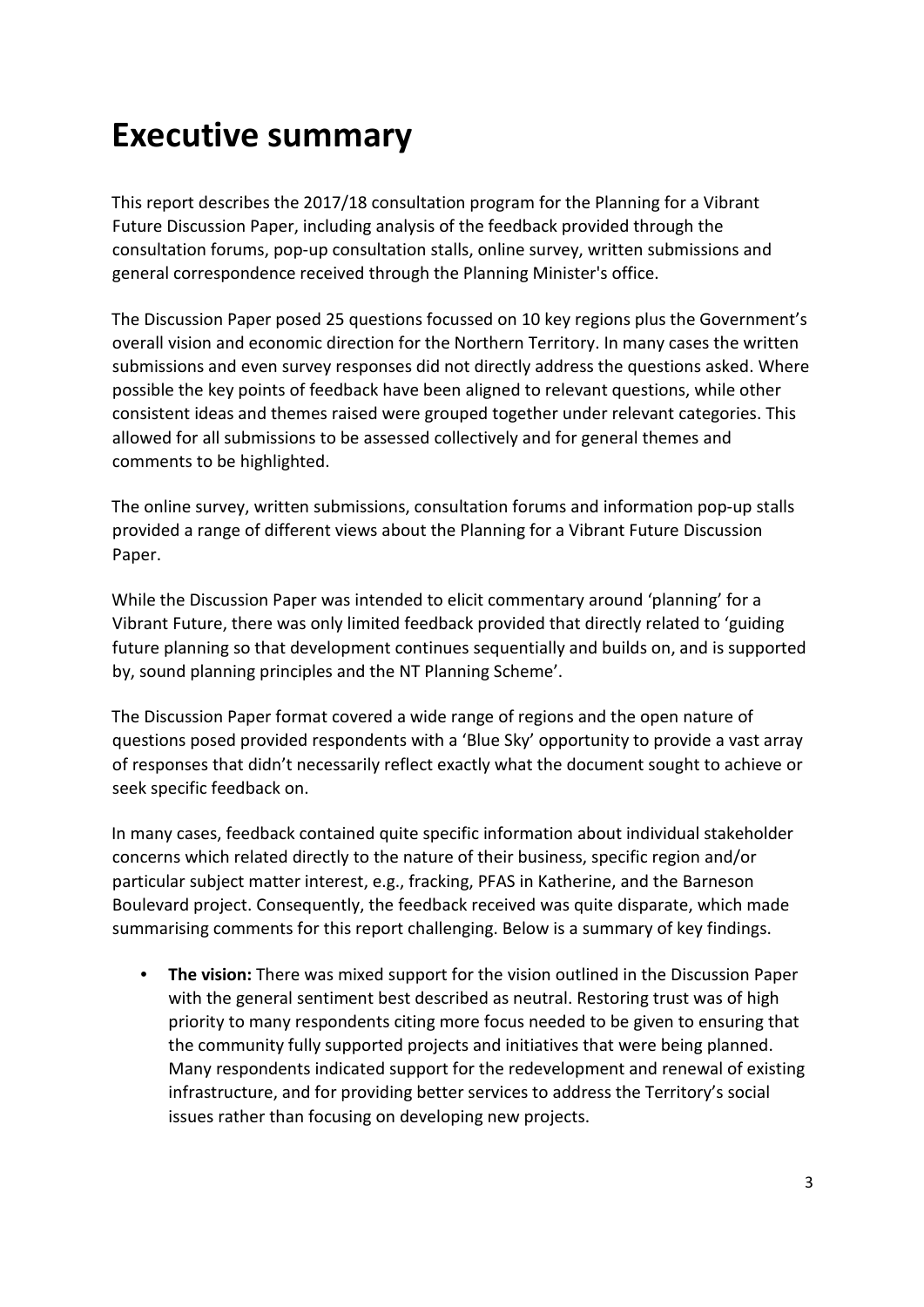- **Economic development opportunities:** The majority of respondents did not have a positive outlook about being on the right track to maximise economic development opportunities while maintaining Territory lifestyle. A perceived lack of forward thinking and a focus on projects that do not generate income were among the reasons cited for this perception.
- **Major themes:** A diverse range of themes were commented on by Discussion Paper respondents. The major themes most commonly commented about by respondents across the broad range of topic areas of the vision of Planning for a Vibrant Future were:
	- o **Developing Green spaces:** Tree-shaded public spaces, community gardens, planting additional canopy trees at community facilities and naturally shaded pedestrian paths were strongly supported as important for incorporating in planning to enliven our cities and towns.
	- o **Addressing anti-social behaviour:** This was a common theme raised by respondents in the consultation forums, written submissions and online survey, particularly for Darwin city, Palmerston, Tennant Creek, Katherine and Alice Springs. Better crime reduction measures and actions for dealing with itinerancy and youth crime were raised as needed by a number of respondents. It is notable that this was not a key issue raised for other specific locations highlighted in the Discussion Paper such as Nhulunbuy, Darwin rural area, Weddell, Cox Peninsula or the regional and remote areas.
	- o **Encouraging Arts and community events:** An increased focus on providing a range of Arts and community events, including more festivals, was raised as both a means to revitalise cities and to attract tourists.

Other common themes that were raised included:

- **Pedestrian and cycling connectivity:** Investment in cycling and pedestrian infrastructure to upgrade existing networks and create new links received broad support from respondents, particularly across the Greater Darwin region.
- **Public transport:** Respondents raised improving community connectivity through public transport for Palmerston and Darwin rural area residents and potentially Weddell residents. Developing new Darwin harbour transport options and/or light rail to Darwin was a popular option endorsed by a range of participants.
- **Activating disused building spaces:** Encouraging building owners to invest in improvement of CBD properties was supported by some respondents as a means of activating disused building spaces in Darwin and Alice Springs.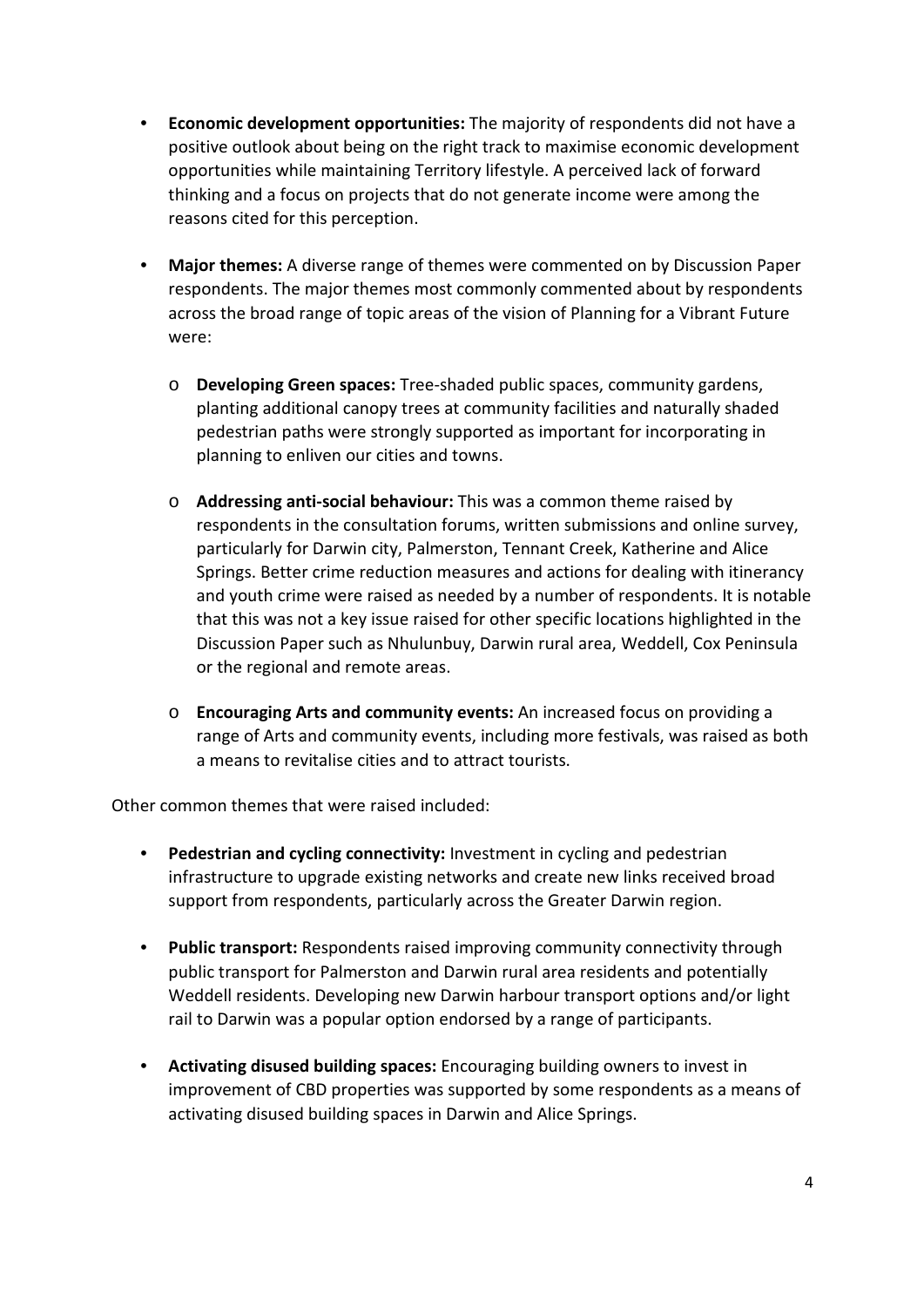- **Community services and social infrastructure:** Increasing the availability of social activities and related infrastructure was endorsed by many respondents.
- **Appropriate planning and zoning:** Minimum lot size restrictions for urban and rural areas and a greater focus on ensuring recreation and open space opportunities are being incorporated into urban planning were strongly supported as important for creating a sense of place. This theme was especially of priority for respondents commenting on the Palmerston and Darwin rural areas.
- **Restricting urban sprawl:** There was strong support for restricting urban sprawl and that it should be a major consideration for the proposed infill development of Holtze and Kowandi, and the Darwin rural area. There was significant sentiment expressed by respondents that any new developments should not impact on the amenity and lifestyle of existing rural residents. Comments supported planning for wildlife corridors to ensure a buffer zone between new developments and existing rural residents.
- **Building height restrictions:** Restrictions to building heights was supported as being an important planning consideration for developments in the vicinity of the Darwin harbour and Alice Springs.
- **Environmental protection:** There was broad support for protection of the environment as being an important for residential development planning, especially in rural areas. Feedback recommended including buffer zones around future residential areas to protect native flora and fauna, maintaining significant trees and bushland, protecting wildlife corridors, ensuring development works in with natural features of the area and protection of Darwin harbour mangroves.
- **Protecting rural lifestyle:** There was significant sentiment expressed by participants that proposed new developments should not impact on the amenity and lifestyle of existing rural residents.
- **Sustainability and renewables:** There was strong support for ensuring sustainability and renewable values were incorporated into future developments and a desire for more eco-housing utilising clean energy technology.
- **Water security:** The majority of comments that highlighted water security as an issue of importance for development planning related to locations like the Darwin rural area and Cox Peninsula. A common theme of such feedback being that groundwater usage capacities needed to be investigated and understood first, or reticulated town water needed to be included in land use plans before approving large-scale developments in the rural area. Consultation participants and survey respondents cited resolving the PFAS issue in Katherine as the primary priority that needed addressing for the town to reach its tourism and business potential.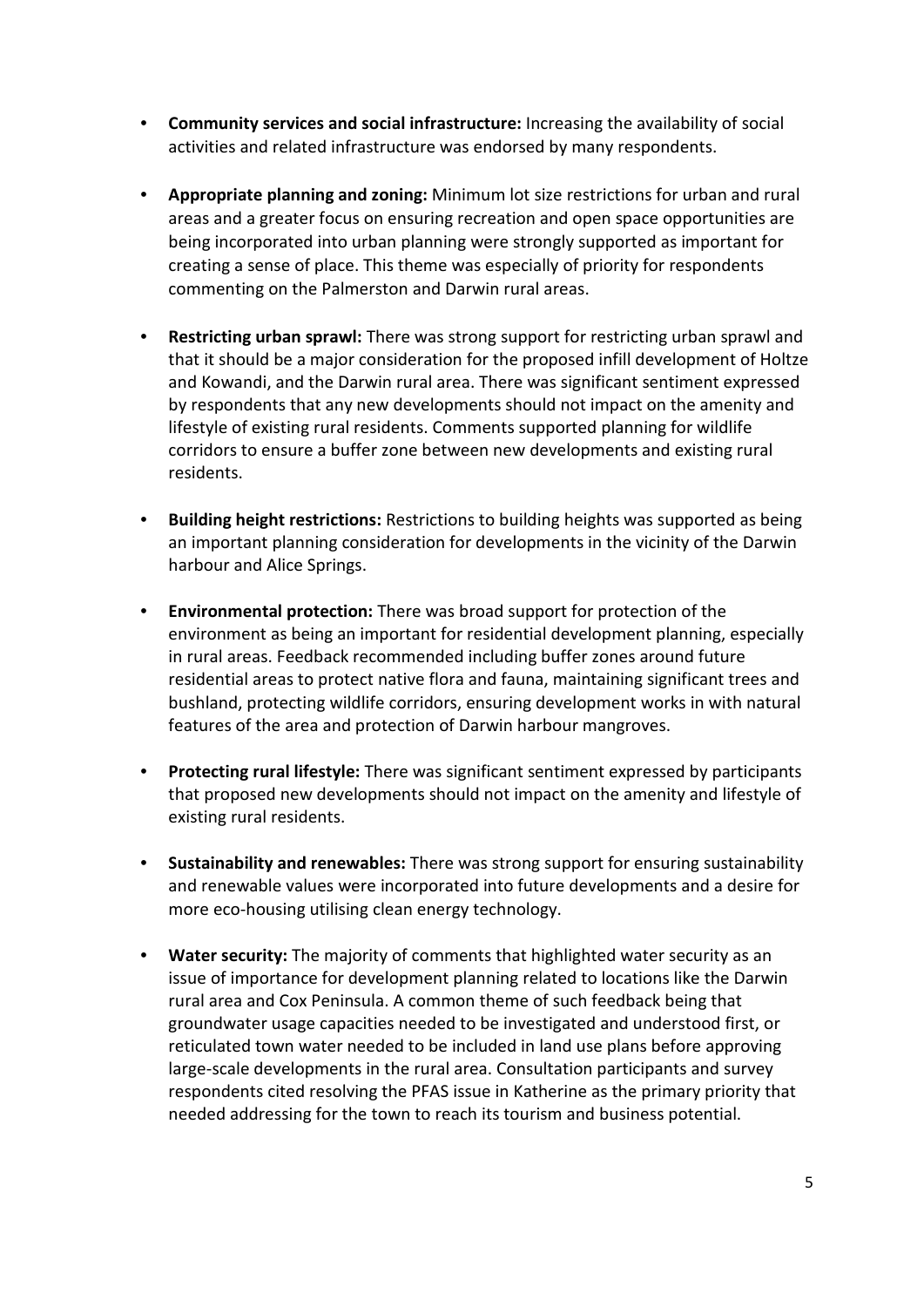- **Noonamah Ridge:** The majority of feedback was not supportive of this development. A consistent comment raised for opposing the development of Noonamah Ridge was its urban density not being compatible with the rural area. A minority of respondents supported the development occurring.
- **Weddell:** The proposal to develop Weddell received a mixed response. Respondents that supported this development occurring expressed strong support for sustainability and renewable values being incorporated into Weddell planning. Other feedback raised many of the common themes such as developing green spaces, transport connectivity and environmental protection. There was a minority of respondents who did not agree with Weddell progressing citing that there was not a current housing need to drive the development, it being a poor location choice and that it may perpetuate social disadvantage for residents who live in the proposed city.
- **Darwin harbour:** There was a mixed response for what consultation participants considered should be put in place to manage development around the harbour. Support for development advocated a need to expand water transport services and for the redevelopment of the esplanade to create Darwin as a genuine harbour city. Other respondents raised protection of mangrove areas, building height restrictions and not allowing further development of canal estates like Cullen Bay as being important to include in harbour planning.
- **Glyde Point and Murrumujuk:** Only a small number of participants provided direct feedback about the potential for industrial land at Glyde Point and an urban area at Murrumujuk. The majority of this feedback was not supportive of development of these areas and raised that the area had conservation values which should be protected, or that it may be better served as a tourist area destination. One Stakeholder stated a comprehensive area plan should be developed for the location as a priority.
- **Cox Peninsula:** Tourism development, particularly cycling tourism, was a major theme that participants endorsed for the Cox Peninsula. There was strong support for preserving wetland areas, establishing a secure water supply and for an area plan to be developed for the Peninsula that introduced details such as housing density, building heights and block size restrictions.
- **Katherine:** Fixing the town's PFAS issue was the major priority raised for Katherine to reach its tourism and business potential. Infrastructure investment, expanding accommodation and dining options, addressing anti-social behaviour, and improving transport options were secondary themes raised as a means for attracting more tourists. A majority of respondents strongly endorsed the vision of Katherine as a logistics and agribusiness hub. There was broad support for enabling a growth in Defence assets in the region which could provide a positive economic effect for the town. Providing more activities for Defence personnel to keep them and their families in Katherine was generally supported.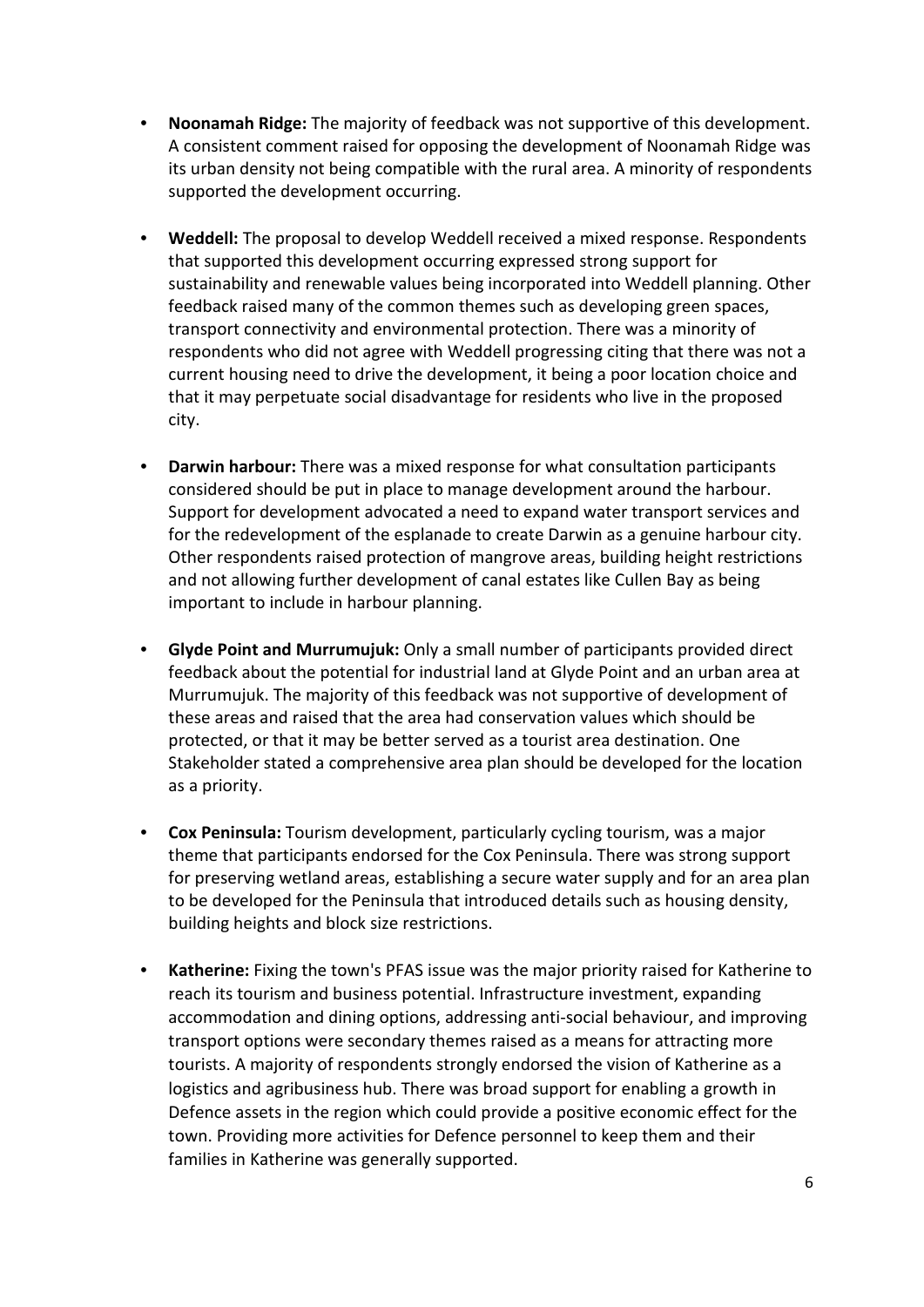- **Tennant Creek:** There was a mixed response to the vision for Tennant Creek to be a mining and logistics hub. Some respondents raised that the town could be a gas production hub, while other respondents expressed concern that there was little mining activity currently happening in the region and did not support the vision as being a reality reflective of current activities. Diversifying the local economy to industry other than mining, addressing anti-social behaviour, and leveraging the tourism potential of the town's mining history were common themes supported by respondents.
- **Alice Springs:** Addressing anti-social behaviour was the priority theme raised by respondents regarding Alice Springs. Sealing the Outback Way, building height restrictions to protect the visual landscape and celebrating local culture were all broadly supported for the town to achieve the vision of Australia's inland capital. The proposed National Aboriginal Art Gallery was largely supported as potentially having a positive impact on the CBD, as was improving parking services, developing additional social infrastructure, supporting arts and community events and providing business support. There was significant support, especially among business stakeholders, that additional land for industrial purposes would assist the town to become a services hub. The high cost of air travel was highlighted as a hindrance to making the town attractive for business and services. There was general support for diversifying the town's business focus wider than tourism and community services with the renewable sector raised as a potential means of activating new industry.
- **Nhulunbuy:** Sealing the Central Arnhem Highway was strongly supported as a way to improve supply chain connectivity and enable tourism to become a key economic driver for the region, especially for the growth of eco-tours and fishing activities. There was significant support for a greater focus on education and skills development in the region, in particular for enabling the Yolngu population to be better positioned to enter the workforce. Enabling Defence use and the tourism potential of cruise ships and yachts were the major themes supported by respondents for leveraging the Nhulunbuy port. A marine supply base and customs base were other possible port uses raised.
- **Regions and remote:** Improving supply chain connectivity to be affordable and accessible all year round was strongly supported as being able to deliver economic growth and social well-being for regional and remote areas. Meaningful community engagement to better understand local needs, encouraging self-determination, providing small business support and improving accessibility to training and trade school were all supported as opportunities to pursue. Education investment was the theme most strongly supported by respondents for providing the best opportunity for people in the bush. Agricultural and pastoral investment were endorsed as providing employment opportunities for remote communities. Investing in cultural tourism and eco-tourism opportunities were raised as having economic potential. There was broad support for consulting with remote communities and working with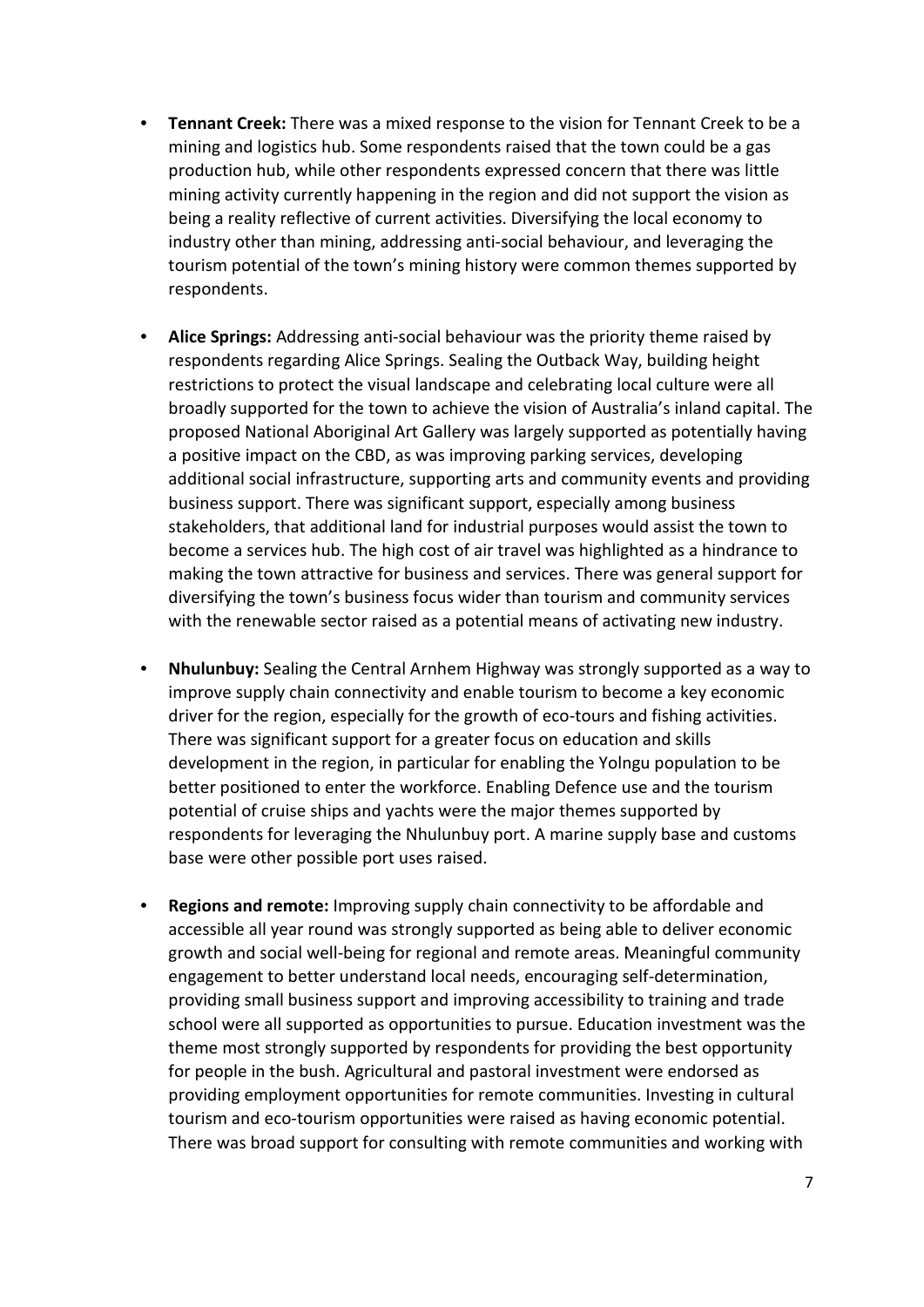traditional owners and land councils to best understand what additional investment would benefit bush areas.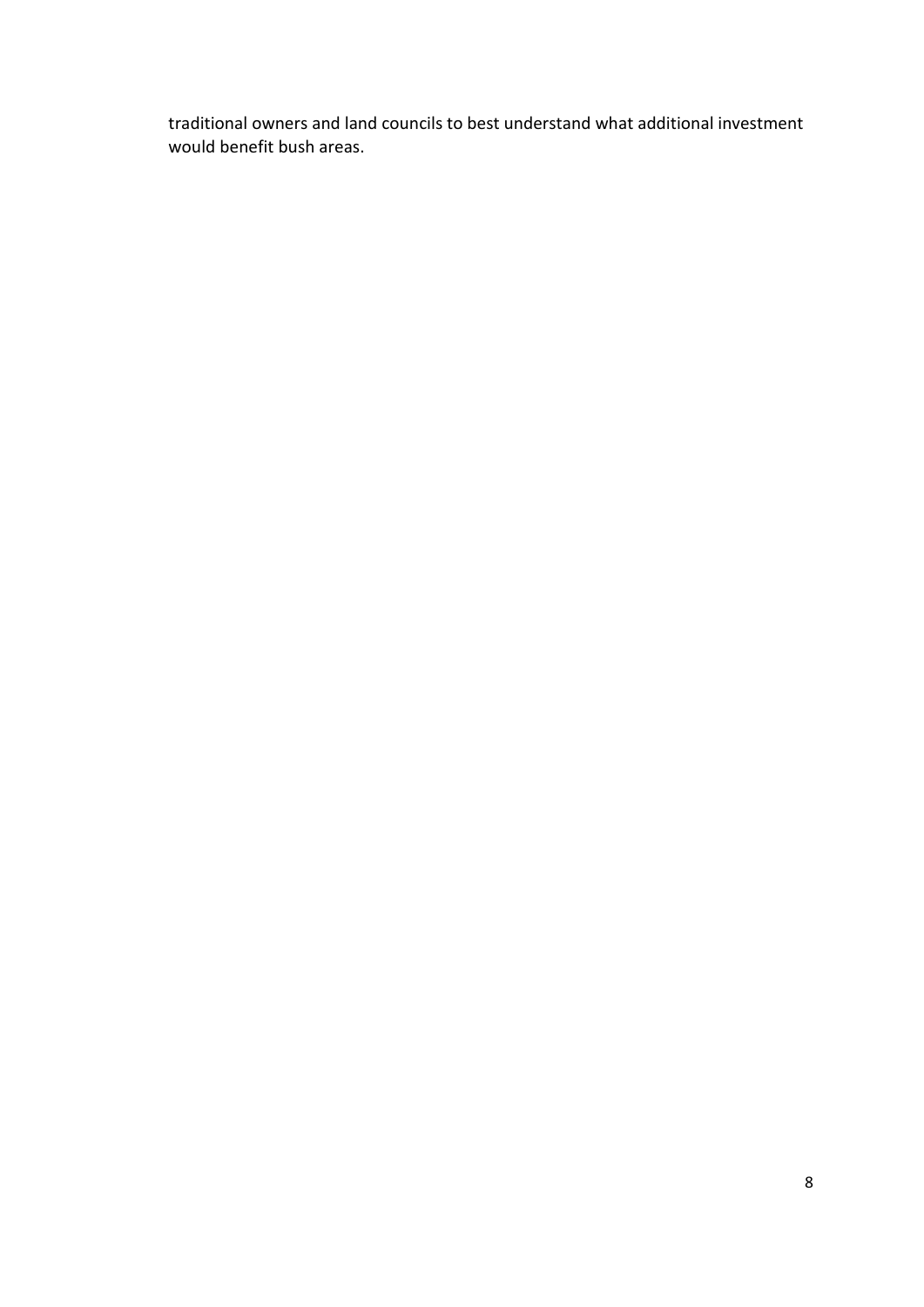# <span id="page-8-0"></span>**Background**

The Northern Territory Government is actively planning for the future and with the release of its Economic Development Framework and Ten Year Infrastructure Strategy, it is working to ensure business and industry have certainty to plan for future growth.

The Northern Territory Government is seeking to refresh the Territory's vision for future development and restore community confidence in the planning system, as well as ensuring that the unique lifestyle and character of the Northern Territory can be preserved.

*Planning for a Vibrant Future* aims to harmonise land use planning with the Government's overall strategy for developing the Northern Territory. It is intended to guide future planning so that development continues sequentially and builds on, and is supported by, sound planning principles and the NT Planning Scheme.

Planning for a Vibrant Future focusses on key growth areas including:

- Darwin Australia's Northern Capital
- Palmerston The Family City
- Darwin's rural areas Unique Rural Lifestyle
- Weddell A New Tropical City
- Cox Peninsula Saltwater Living
- Katherine A Logistics and Agribusiness Hub
- Tennant Creek A Mining Services Centre
- Alice Springs Australia's Inland Capital
- Nhulunbuy Arnhem's Peninsula Paradise
- Regional and Remote Our Cultural Landscape

The consultation and community engagement encouraged participants to provide feedback on ideas presented within the discussion paper, as well as allowing the community to share in their vision for a vibrant future for the Northern Territory.

While the aim of the Discussion Paper referred to land use planning, many respondents took the opportunity to provide feedback on a broader range of issues that were considered important for creating a vision of Planning for a Vibrant Future. While some popular themes such as developing green spaces and pedestrian connectivity were directly relevant to land use planning, other common themes commented on by respondents, including crime, antisocial behaviour and fracking, related to broader issues.

# <span id="page-8-1"></span>**Objectives**

The objectives of the consultation program were to:

• gather detailed and meaningful feedback from participants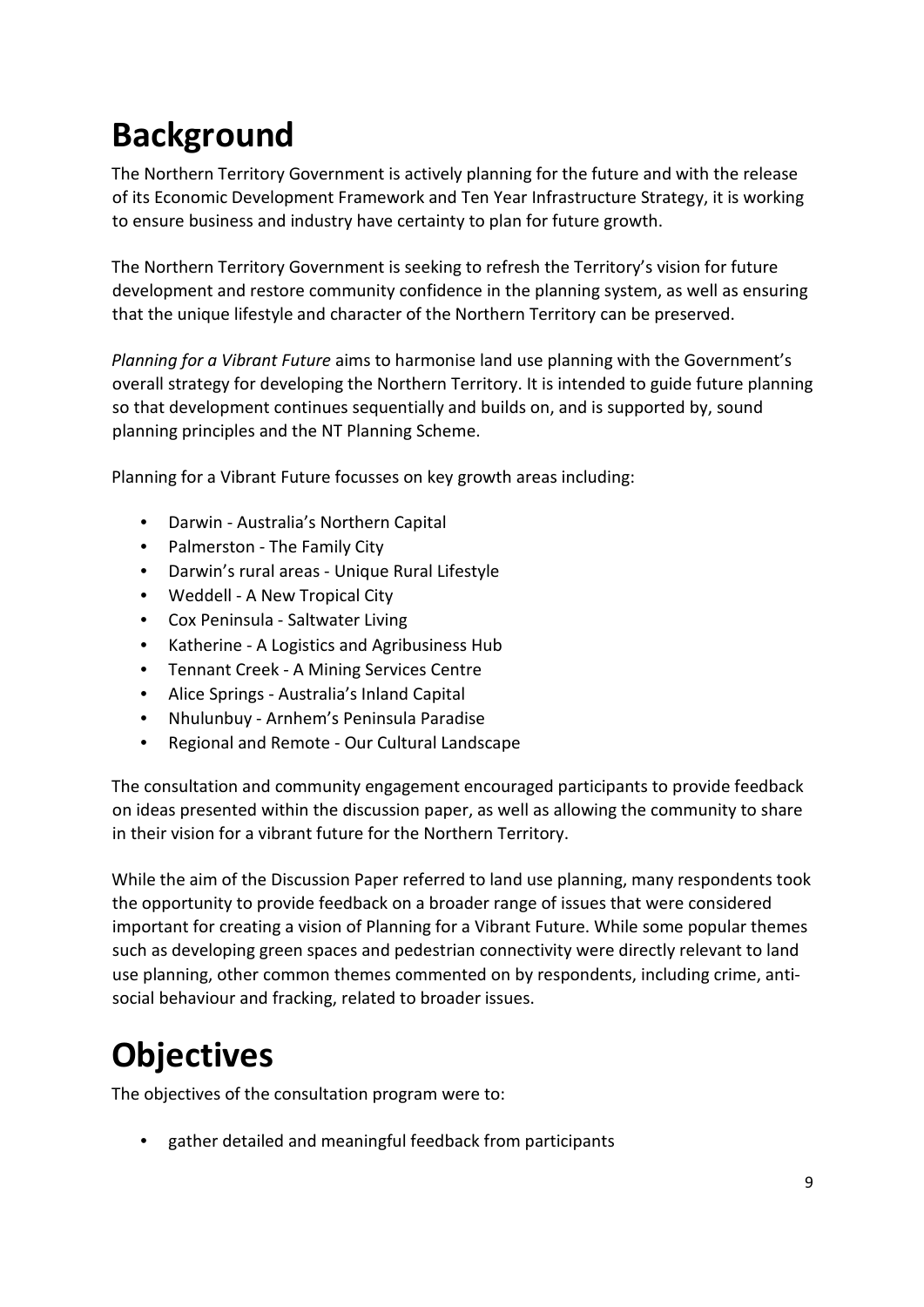- encourage and involve stakeholders in the ongoing development of planning ideas
- consider solutions that are sensitive to stakeholder needs and behaviour
- clearly communicate the benefits of community participation in the process
- help develop and manage realistic expectations about the contributions to the discussion paper
- identify key issues of public support and concern
- provide evaluation of the consultation process.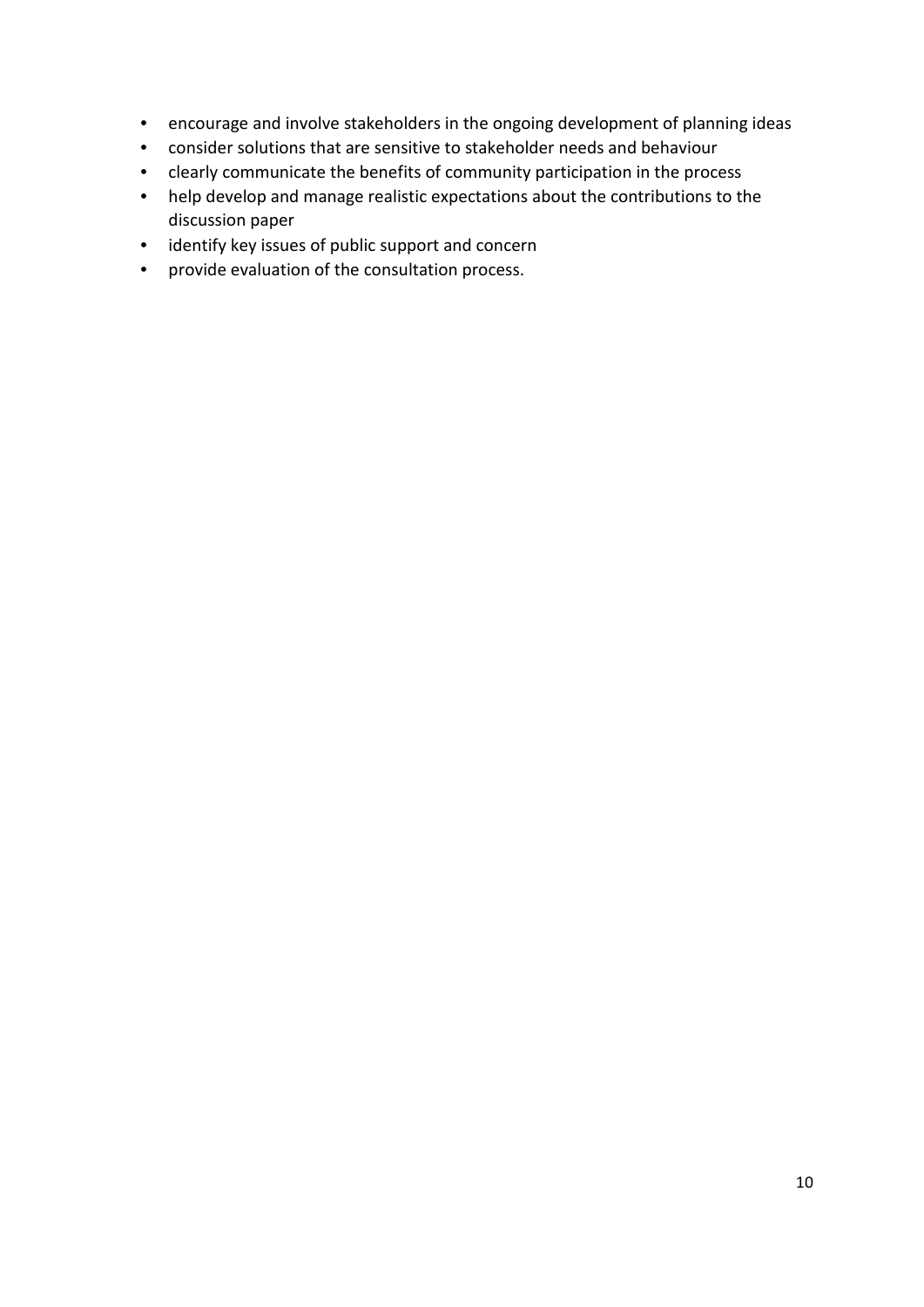# <span id="page-10-0"></span>**Methodology**

The *Planning for a Vibrant Future* Discussion Paper was released on 17 October 2017 and invited the public and key stakeholders to provide their feedback and respond to the document, contributing to future growth and the vision for the Northern Territory.

This project included the following engagement channels:

#### **Announcement of release of Discussion Paper and survey**

A media release was issued on 17 October 2017 by the Minister for Infrastructure, Planning and Logistics which outlined the Discussion Paper and encouraged feedback on the vision document. A link to the NT Government 'Have Your Say' website was provided which prompted visitors to complete the online survey.

A generic email was sent to over 600 email addresses of individuals and businesses that had recently engaged with the Northern Territory Planning System. Key stakeholders including councils, peak industry groups and community organisations were written to directly.

#### **Regional engagement**

Regional community forums were held Darwin, Palmerston, Howard Springs, Wagait Beach, Katherine and Alice Springs. Government advertising through print and social media invited members of the public to attend the forums and participate in the engagement process.

A public information stall was held at Nhulunbuy in the local shopping centre and the marketplace where participants were engaged to conduct the online survey and provide feedback on the survey questions. Officials from the Department of Infrastructure, Planning and Logistics held a pop-up consultation session in Tennant Creek in addition to a joint community workshop with the Northern Territory Planning Commission Tennant Creek Land Use Plan consultation.

#### **Engagement Outcomes**

During the consultation there were:

- 112 online survey submissions received
- 22 written submissions received
- 63 people attended seven community forums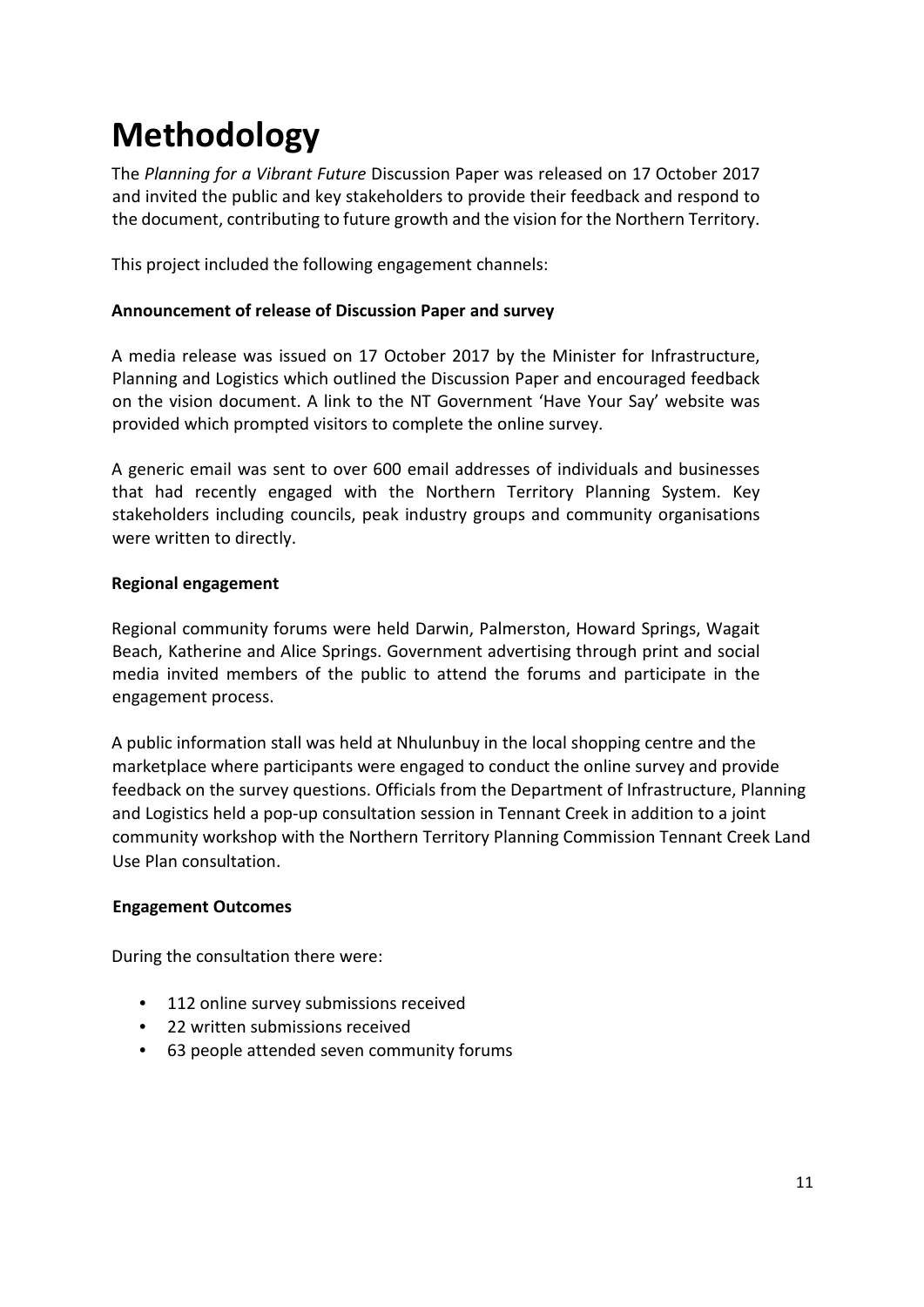# <span id="page-11-0"></span>**Topic findings**

## <span id="page-11-1"></span>Topic 1: What will the Northern Territory look like as its population grows?

- **What are your thoughts on the Government's vision for the Territory?**
- **What are creative ways we could enliven our cities and towns?**
- **Are we on the right track to maximise economic development opportunities while maintaining and enhancing our valued Territory lifestyle?**

The opening topic sought to garner feedback on the community impression of the overall vision and direction presented by the Northern Territory Government. The response rate to this section of the Discussion Paper was high.

The feedback received on the Government's vision for the Northern Territory is best described as uncertain or negative. Of those that that responded to this survey question 37% provided a response that would be considered negative, while a significant portion of respondents who provided a neutral response (40%) claimed they were unsure of what the Governments vision was.

Of those that supported the vision (23%) a number commented that it was positive the Discussion Paper focussed on all Northern Territory regions, not just Darwin. There was general support among the written submissions received for the Governments vision and the intent of the Discussion Draft document.

Many survey respondents that did not support the Governments vision noted that restoring trust was a high priority, and that more focus needed to be given to ensure the community fully supported projects and initiatives being planned. While community consultation was valued by participants, many cited they wanted to see more action being taken.

Many respondents indicated support for the redevelopment and renewal of existing infrastructure, rather than focussing on developing new ones. This was both in terms of projected money saved and recognising that the Territory has a strong base from which to work from with existing infrastructure.

When asked about creative ways to enliven our cities and towns, the principal themes supported by consultation participants was developing green spaces and addressing antisocial behaviour which was seen as impacting businesses and a turn-off for families and tourists. Improving pedestrian and cyclist connectivity through shaded pathways and better infrastructure was raised through all consultation modes.

Embracing the 'Territory Culture' by investing in more festivals and events was strongly supported as a means to create positive community and social outcomes. Encouraging greater arts and community events was also noted as a positive way to enhance the tourism sector.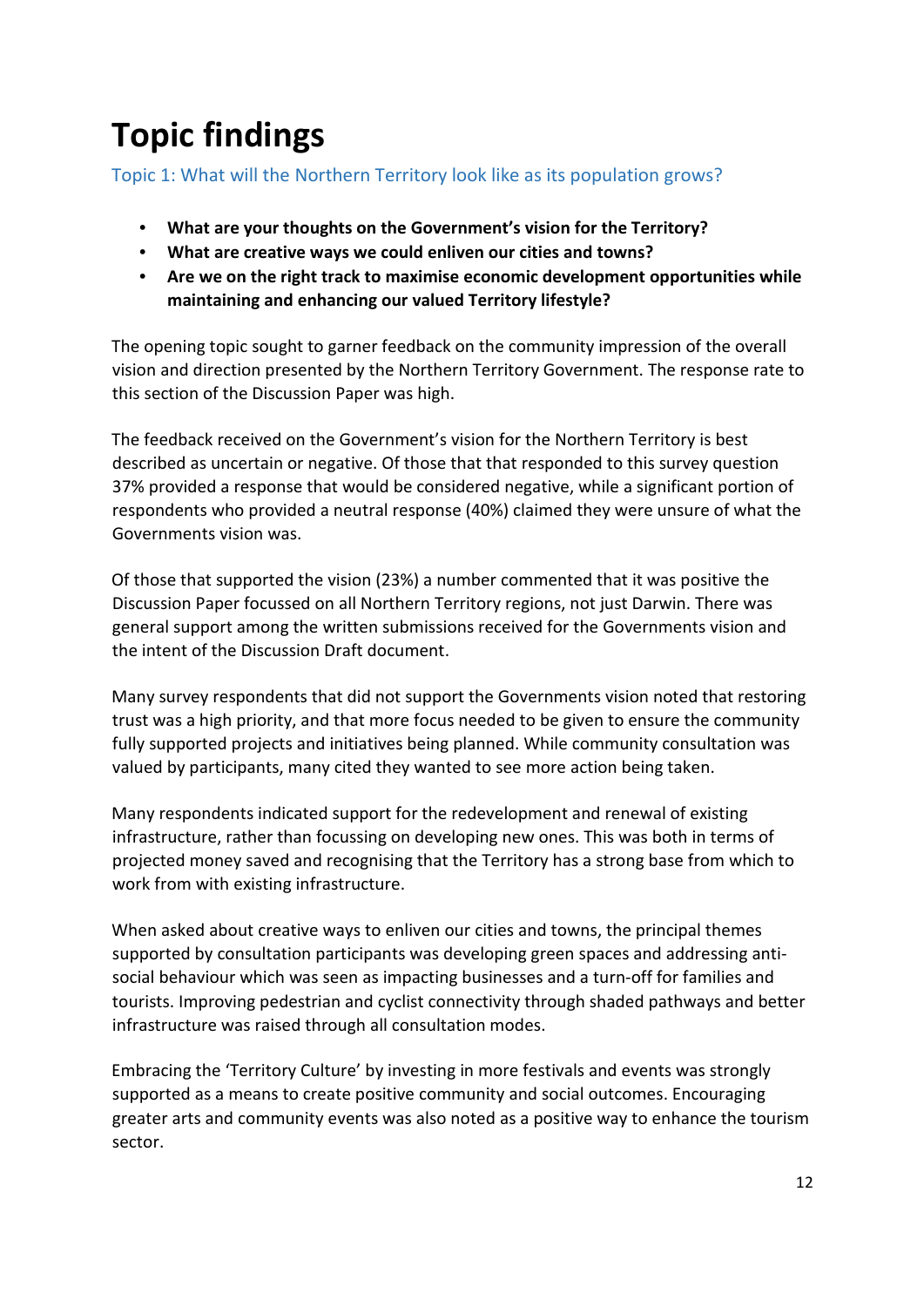Survey respondents did not believe the Government was on track to maximise economic development opportunities while maintaining and enhancing our valued Territory lifestyle. More than half of responses indicate a negative outlook, while only 1 in 10 felt the Government was on track. Written responses provided suggestions to improve economic conditions rather than comment on whether the Government was on track. Suggestions included increased investment in infrastructure to open up development opportunities as well as investment in transport and logistics infrastructure to improve connectivity to Darwin.

Many participants found it difficult to have a positive outlook given the current economic climate, while others suggested the Government needs to focus on projects that will generate long term economic benefits rather than short term construction jobs.

### <span id="page-12-0"></span>Topic 2: Darwin - Australia's Northern Capital

- **What ideas do you have for Darwin as Australia's Northern Capital?**
- **What do you see as the best opportunities to revitalise our CBD?**

The responses to the two questions in this topic generated similar themes and suggestions. Development of green space was the most strongly supported theme of respondents for enhancing Darwin as Australia's Northern Capital and to revitalise the CBD. More vegetation and gardens, less concrete was a general sentiment of many respondents to cool the city and improve its liveability with some citing Singapore as a good example that Darwin could replicate.

There was general support for improving community services and social infrastructure. Ideas raised by respondents in this theme included better utilisation of Lameroo Beach and developing cafes on the Esplanade similar to the Nightcliff Foreshore cafe, not charging for city parking, and developing Frog Hollow into a tourist attraction.

More arts and community events were broadly supported with respondents citing giving Smith Street mall a "market-feel" and encouraging more music events in the city. Creating other carnivals and events similar to the successful Darwin Cup Carnival and V8 supercars championship was raised as a way to enhance Darwin's tourism attraction credentials.

Many respondents wanted to see more done for addressing anti-social behaviour and ensuring the city was safe for families and visitors. Issues relating to itinerants were seen as a hindrance to creating a reputation and image of Darwin as Australia's Northern Capital for visitors with support expressed for creating a long-term plan to address the issue.

Improving public transport options was generally supported including encouraging the use of park and ride facilities for city workers. Support for this theme included introducing trams or light rail between Palmerston and Darwin, expanding harbour water transportation and improving the frequency, punctuality and accessibility of public buses.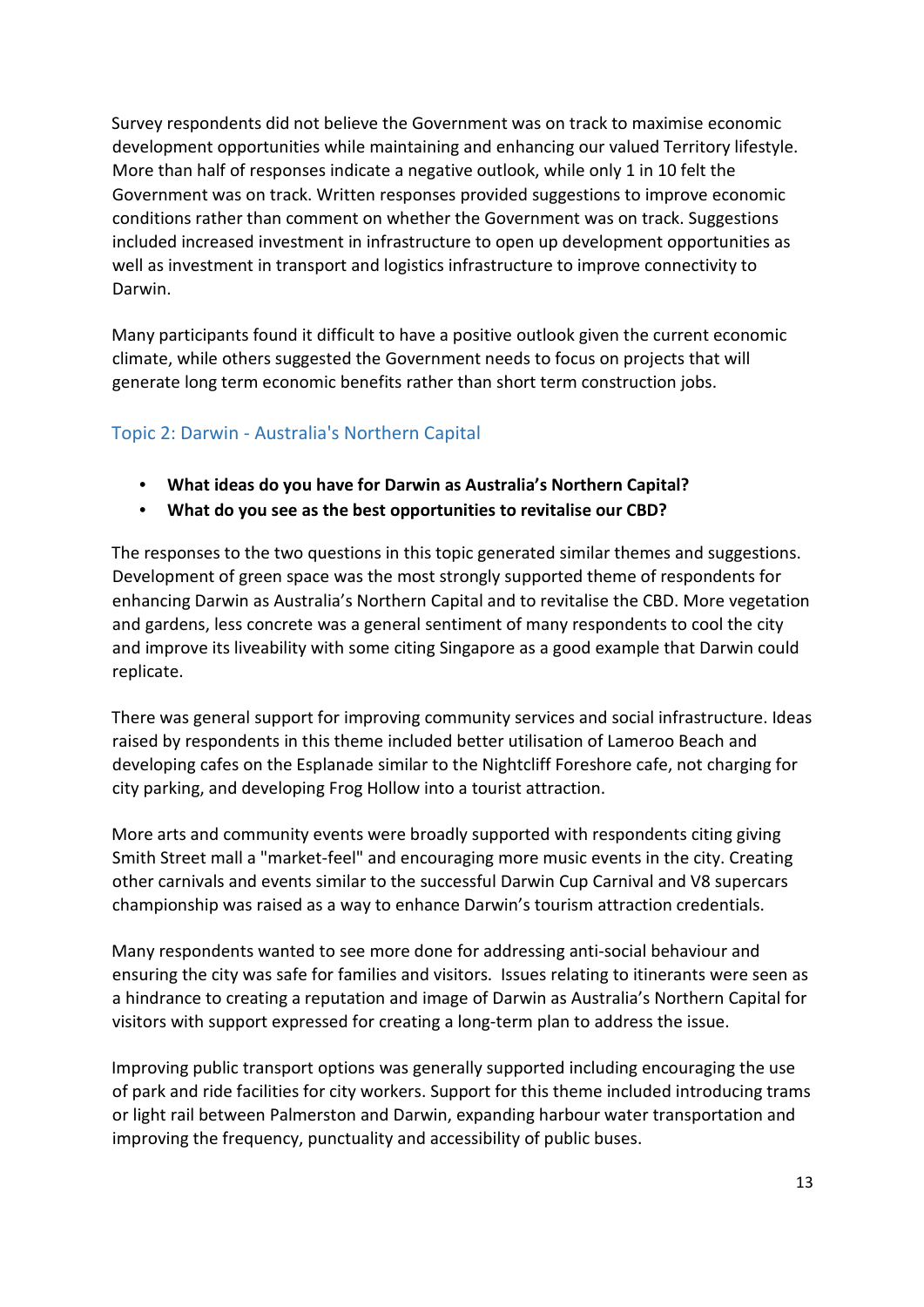Improving pedestrian and cyclist connectivity through shaded pathways and better infrastructure such as building a bicycle/pedestrian track near the foreshore below the Esplanade was raised by respondents.

There was general support for activating disused building spaces by encouraging building owners to invest in improvement of their CBD properties.

### <span id="page-13-0"></span>Topic 3: Palmerston - the family city

- **How do you think we could make Palmerston more family friendly?**
- **Holtze and Kowandi have been identified as our next residential infill development locations in the Darwin Regional Land Use Plan. What do you think is important to consider in developing these areas?**

The major theme of consultation participants responding to this topic related to addressing anti-social behaviour in Palmerston, particularly youth crime. Engaging youth with targeted programs, tackling school delinquency and funding training programs for youth offenders were some of the measures supported to address this issue.

Developing green spaces through providing more canopy trees and tree-shaded public spaces were strongly supported as important for Palmerston to be more family friendly. Some respondents raised that the Goyder Square redevelopment could be improved by incorporating more shaded green space.

Appropriate planning and zoning was valued by respondents with many participants raising that lot sizes of new land developments should not be too small in size. There was also support for a heightened focus on recreation and open space opportunities being incorporated into the city's urban planning to create a family friendly sense of place.

Improving community services and social infrastructure was strongly supported by respondents who raised the need for more playgrounds, accessible childcare facilities and family amusement activities. One stakeholder raised that a long-term delivery plan for the provision of community infrastructure was needed.

The major considerations that participants supported as important in developing Holtze and Kowandi was ensuring adequate green spaces were incorporated into the planning of the infill development.

There was strong support from respondents for a minimum block size of 700 -750  $m<sup>2</sup>$  being appropriate for the area and that restricting urban sprawl should be a major consideration for development plans for the area. Some respondents felt strongly that Holtze should not be developed, or if it is, should retain its rural status and minimum 5 acre lot sizes.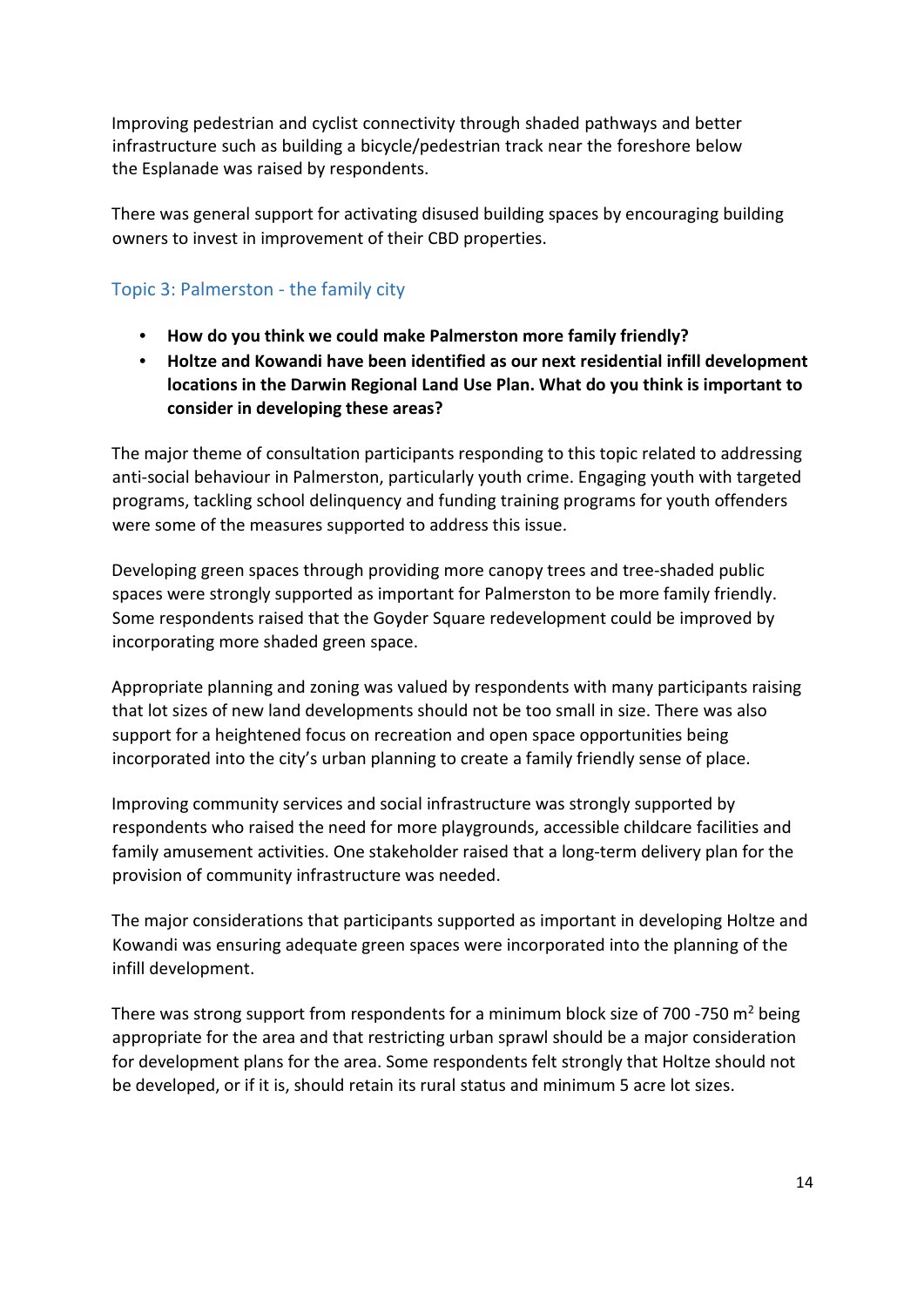Support was outlined by participants for incorporating solar power in building designs and green initiatives when developing the area. Water management planning for using run-off water across green spaces of the development was highlighted as a means to achieve this.

Maintaining significant trees and bushland, protecting wildlife corridors and ensuring development works in with natural features of the area was supported by many of the participants who identified environmental protection as important.

A number of submissions were critical of the Holtze and Kowandi development being listed in the Palmerston topic content of the Discussion Paper as it is in the Litchfield Council boundaries.

### <span id="page-14-0"></span>Topic 4: Darwin's rural area - unique rural lifestyle

- **Noonamah Ridge, Weddell East and Elizabeth Valley are identified in the Planning Scheme as areas that could accommodate population growth. What do you think is important to consider in any future development of these rural areas?**
- **Do you think there should be more housing options and a greater variety of lot sizes in the rural area?**

There was significant sentiment expressed by respondents that any new developments should not impact on the amenity and lifestyle of existing rural residents. This was also raised through general support by respondents for environment protection including wildlife corridors around development locations to protect native flora and fauna and create a buffer with existing rural residents. Ensuring appropriate planning and zoning was in place including building height and minimum lot size restrictions was broadly supported.

There was a mixed response on the proposal for more housing options and a greater variety of lot sizes in the rural area. A consistent comment of participants who opposed greater variety in lots and housing options was that blocks needed to be large to maintain the rural lifestyle.

Key industry stakeholders cited support for a variety of housing options, especially for people who want to stay in the rural area during older life stages and other participants endorsed smaller lots close to activity centres.

The majority of feedback from respondents who commented on Noonamah Ridge was not supportive of the development.

A consistent comment given for opposing the development was its urban density not being compatible with the rural area, particularly due to small block sizes. A number of respondents opposed to Noonamah Ridge also raised Weddell as a preferred location for future residential development.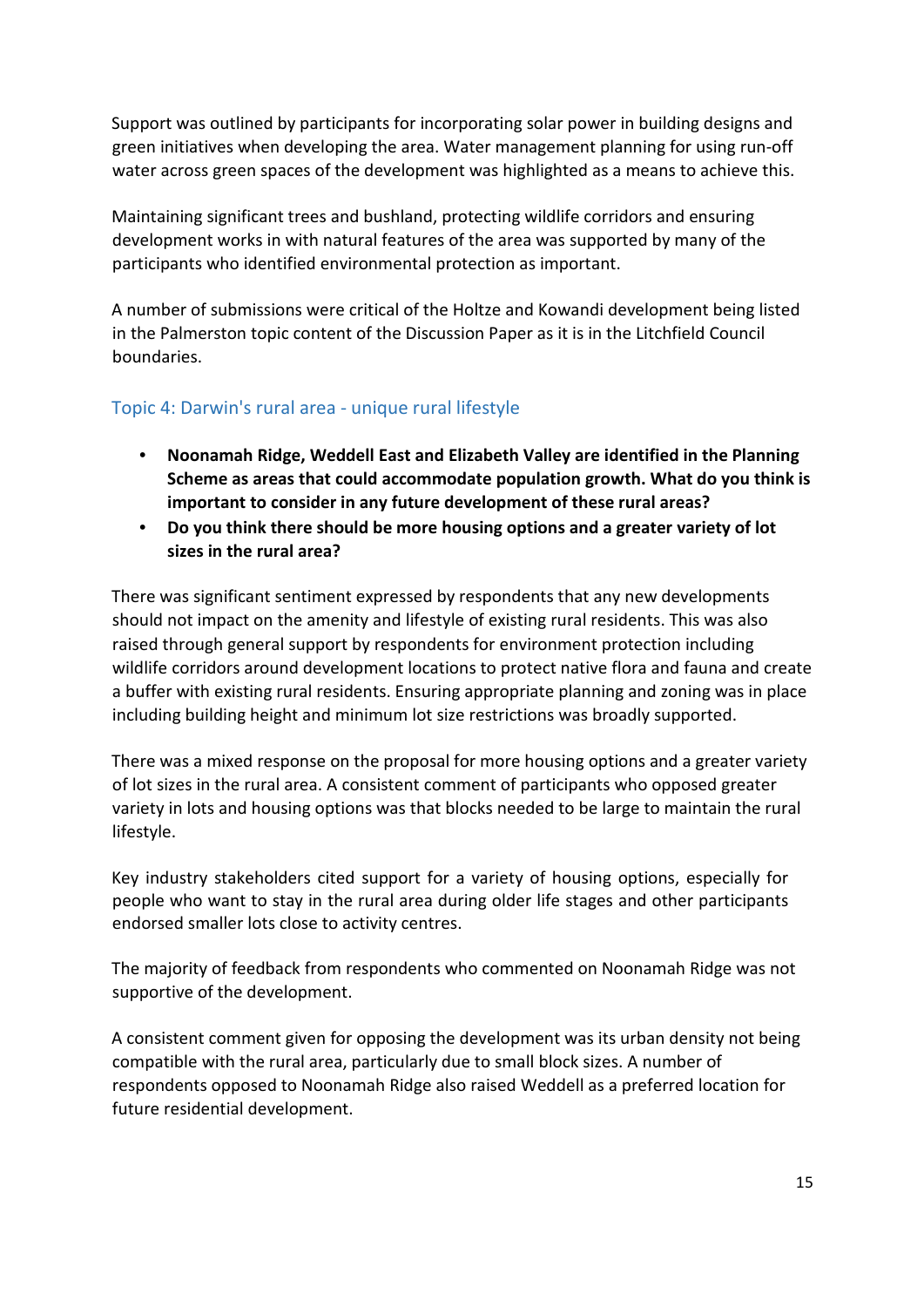Water security was raised as a significant concern, not only for Noonamah Ridge, but for other future development of the wider rural area with support raised for including the extension town water into future planning, and more investigation of groundwater resources.

Of the minority of respondents that expressed support for Noonamah Ridge, there was endorsement for the environmental focus of the development design, and the economic and employment opportunities it would create during delivery.

Only a small number of participants provided direct feedback about the potential for industrial land at Glyde Point and an urban area at Murrumujuk. Nearly all of the feedback received was not supportive of the development of these areas and commented that the area had conservation values that should be protected, or that it may be better served as a managed tourist area. One stakeholder stated that a comprehensive plan for the area should first be developed.

The majority of respondents appeared to make little distinction between Weddell and Weddell East.

### <span id="page-15-0"></span>Topic 5: Weddell - a new tropical city

- **What ideas do you have for the new city of Weddell?**
- **What do you consider to be important in planning for Weddell?**

There was strong support for the development of green spaces for Weddell including creating habitat corridors, community gardens and joined parklands with a density of trees. Similarly, environmental protection was highlighted by respondents as a key issue to incorporate in planning for Weddell. Participants cited preserving bushland and wildlife and developing the city in conjunction with retaining natural waterways and wetland areas.

Ensuring adequate community services and social infrastructure were delivered received strong endorsement with respondents citing the need for planning around the development of schools, shops, family-activity facilities and community spaces such as parks, playgrounds, a community hall, recreation areas, walking/cycle paths and sporting grounds.

There was broad support for Weddell's transport planning needing to consider light rail and harbour transport options to Darwin, access to public transport, and ensuring connectivity to the Coolalinga and Palmerston areas was established during planning.

Ensuring sustainability and renewable values were incorporated into the development of ecohousing and a city that incorporated sustainable, clean energy was also considered important by respondents.

There was a minority of respondents who did not agree with the Weddell proposal progressing raising that there was not a current housing need to drive the development, it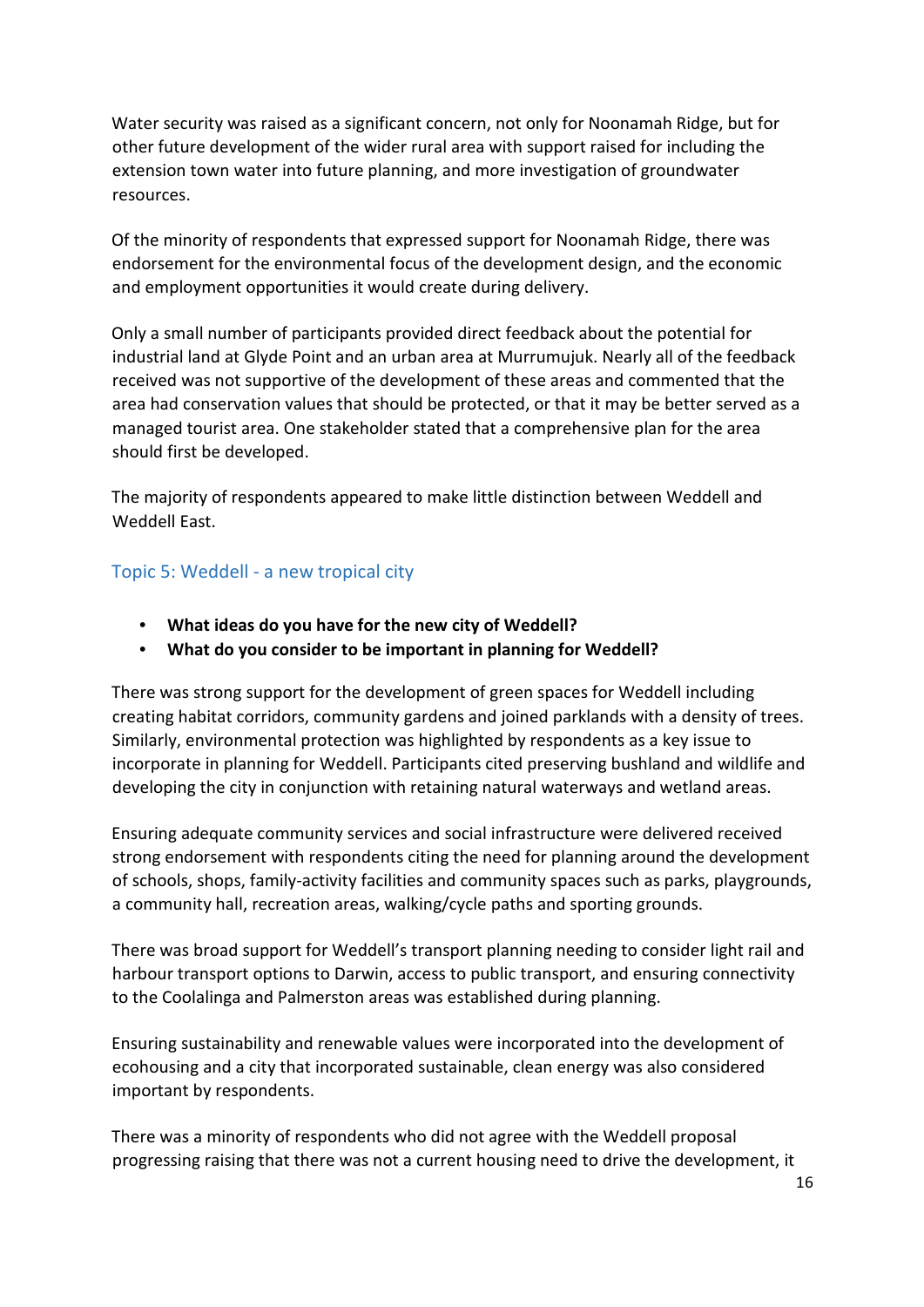being a poor location choice and that it may perpetuate social disadvantage for residents who live in the proposed city.

#### <span id="page-16-0"></span>Topic 6: Cox Peninsula - saltwater living

- **What do you think about planning for future development around the harbour?**
- **What type of development should we support at Cox Peninsula?**

There was a mixed response from respondents about what planning and zoning considerations should be put in place to manage future harbour development outcomes. Some respondents cited putting in place building height restrictions to protect the visual amenity of the harbour and not allowing further development of canal estates like Cullen Bay. One written submission gave enthusiastic support for the future development of the harbour as 'potentially the city's greatest asset'.

There was general support for harbour development to be sensitive to environmental needs to retain the amenity of the harbour area. A significant proportion of comments to this theme cited protection of mangrove areas as being important to include in future development planning.

An expansion of water transport services was broadly supported with comments citing a need to upgrade the current ferry service and incorporate water taxis and car ferries.

When asked about what type of development should take place at Cox Peninsula, there was significant support for enabling tourism opportunities. In particular, survey and consultation forum respondents cited developing bike tracks as a means to leverage cycling tourism to attract Darwin locals and visitors to the area.

Preserving the natural environment was broadly supported as being of importance for retaining the amenity of the peninsula. Some comments suggested that park status should be considered for important wetland areas and cycad gardens.

There was general support for an area plan to be developed for Cox Peninsula that introduced details such as housing density, building heights and block size restrictions. Establishing a secure water supply prior to large scale development taking place was considered a priority for some respondents.

#### <span id="page-16-1"></span>Topic 7: Katherine - a logistics and agribusiness hub

- **How would you like to see Katherine further develop to achieve its tourism and defence potential?**
- **Does the vision of Katherine as a logistics and agribusiness hub fit with how you would like to see the town develop?**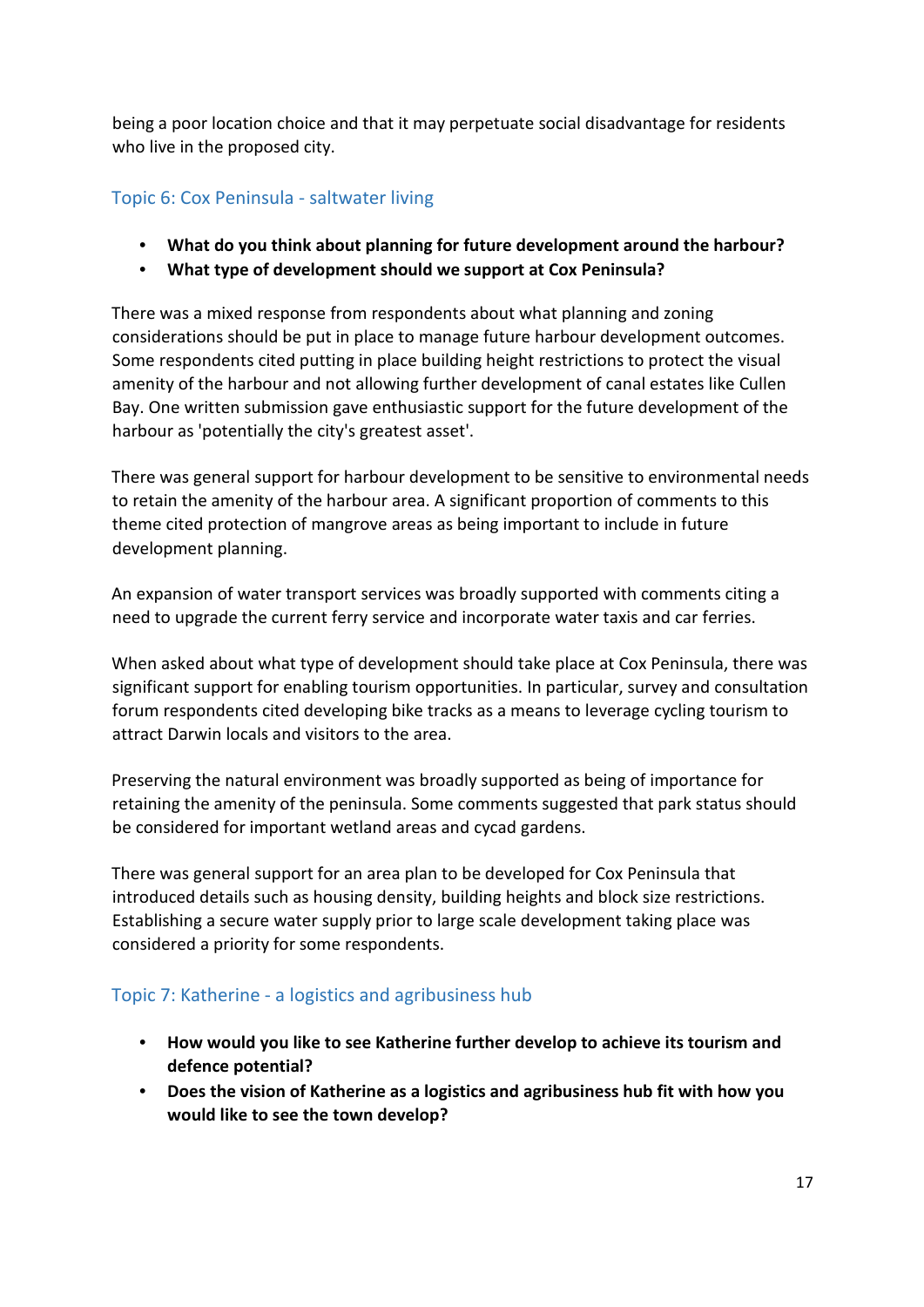The majority of feedback from respondents related to the town's PFAS issue as being the town's number one priority that needed addressing for Katherine to reach its tourism and business potential.

Investment in infrastructure for the town was strongly supported as a means of attracting more tourists. Respondents endorsed increasing spending on Katherine Gorge facilities, upgrading streetscape infrastructure and increased beautification of the main street.

Expanding dining and accommodation options, including camping areas, was broadly supported as opportunities to attract more tourists. There was also general support for improving transport options with comments citing the need for public transport to the Gorge and airport, and the need to improve road infrastructure in the region.

Better crime reduction measures and control of anti-social behaviour were raised by respondents as being necessary for visitors to the town to feel it was a safe tourist destination.

Only a minority of respondents commented on the defence potential of Katherine. Among these respondents there was support for enabling the continued growth in Defence assets in the region as it would have a positive economic effect for the town. There was also cited a need to provide more community activities for Defence personnel to keep them and their families in Katherine.

Around 60% of survey respondents and most of the forum participants strongly supported the vision of Katherine as a logistics and agribusiness hub. Respondents endorsed its location and connection link to Western Australia as being consistent with this vision. More strategic use of the railway including locating developing industrial sheds closer to the station was also cited as needed for achieving this goal.

Around 30% of respondents were neutral to the stated vision and 10% were not supportive.

#### <span id="page-17-0"></span>Topic 8: Tennant Creek – a mining services hub

- **How could Tennant Creek be further developed, what would attract people to the town as a destination?**
- **Does the vision of Tennant Creek as a mining and services hub fit with how you would like to see the town develop?**

There was a notably divided response to the Discussion Paper's vision for Tennant Creek to be a mining and services hub. A majority of online survey participants who responded to this question were from locations other than Tennant Creek and endorsed the vision while most of the local residents who attended a community meeting did not support the vision. One written suggestion called for a more diverse vision to include 'tourism, arts, fossicking, logistics and mining services hub'.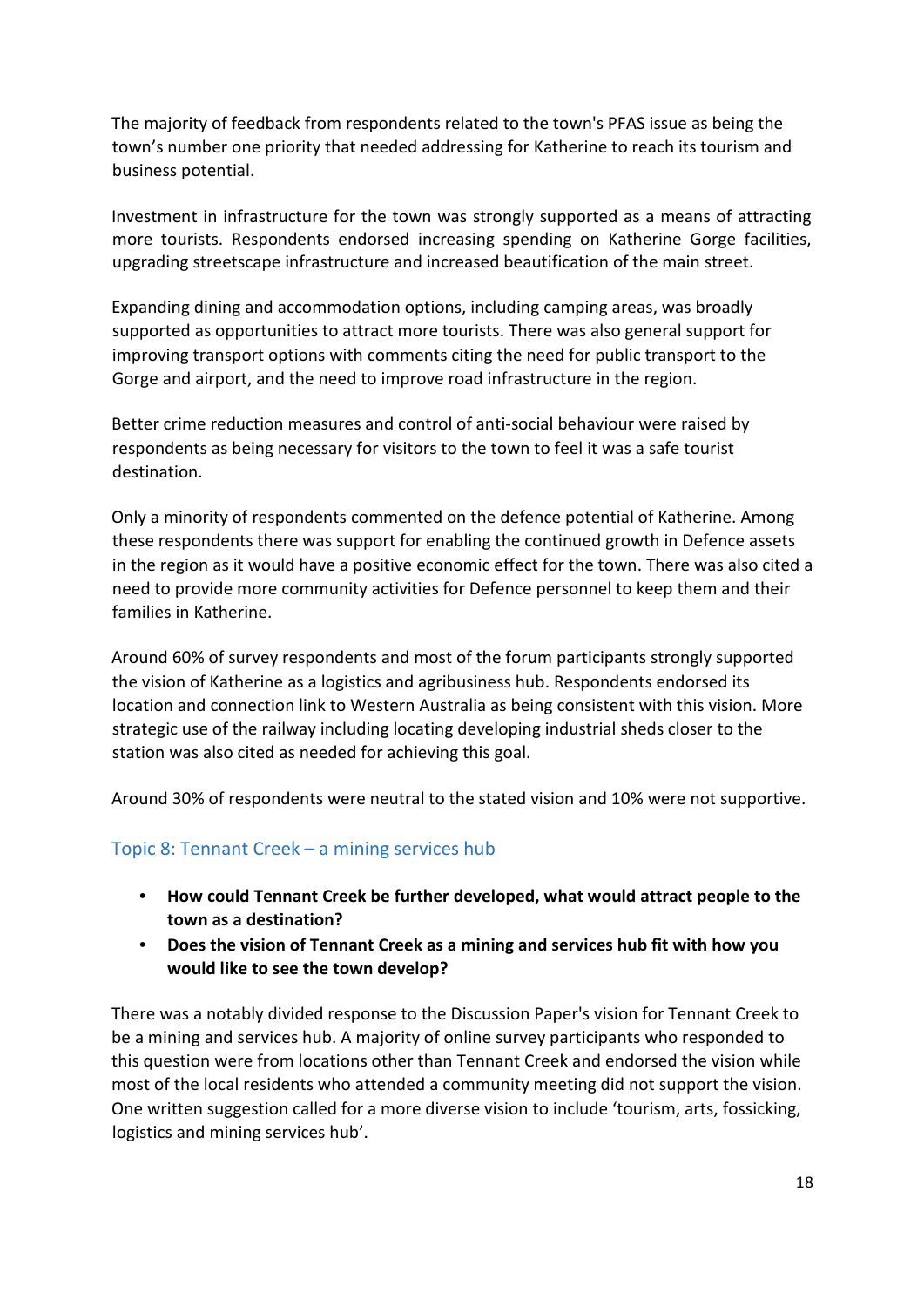Survey respondents who supported the proposed vision cited the region having infrastructure already in place for a mining and services hub to occur and that its proximity to the Beetaloo Basin would enable it to be a hub town to also support that industry with economic benefits resulting from the extra workers required.

Local respondents who did not support the vision expressed concern that there was little mining activity currently happening in the area that would support the vision becoming a reality.

When asked about what would attract people to the town as a destination there was strong support for addressing crime and anti-social behaviour to make the town safer and more attractive as a stop-over for tourists. Respondents also supported leveraging Tennant Creek's tourism potential through better marketing of its mining history and improving the streetscape.

There was general support for a focus on diversifying the local economy to embrace industry that has long term job prospects in the town itself rather than primarily mining, which residents cited as being cyclical with workers often not based in town.

## <span id="page-18-0"></span>Topic 9: Alice Springs - Australia's inland capital

- **What ideas do you have for the vision of Alice Springs as Australia's inland capital?**
- **What do you see as the best opportunities to revitalise our CBD?**
- **How do we build on Alice Springs as a business and services centre for the region?**

There was strong support for addressing anti-social behaviour as being necessary for Alice Springs as Australia's inland capital and the priority issue for revitalising the CBD. Respondents cited that some anti-social behaviour was causing unwanted media coverage and an emphasis on improving public safety would in turn boost the town's tourism credentials. Participants cited that the community do not view the area as a safe place due to anti-social and alcoholrelated issues in the CBD and advocated for additional crimeprevention measures such as night curfews, more foot patrol police and CCTV in the city area.

There was significant support for celebration of the region's local culture if it was to be Australia's Inland Capital. Respondents cited the need to ensure Indigenous culture held a stronger place in the town's identity and for targeted promotion of Central Australian Aboriginal heritage as being opportunities to capitalise on.

There was strong support for ensuring appropriate zoning and planning guidelines were in place for the building approvals process. A common theme among comments was for there to be a building height restriction of five stories or less so that development was conducted without affecting the surrounding visual landscape.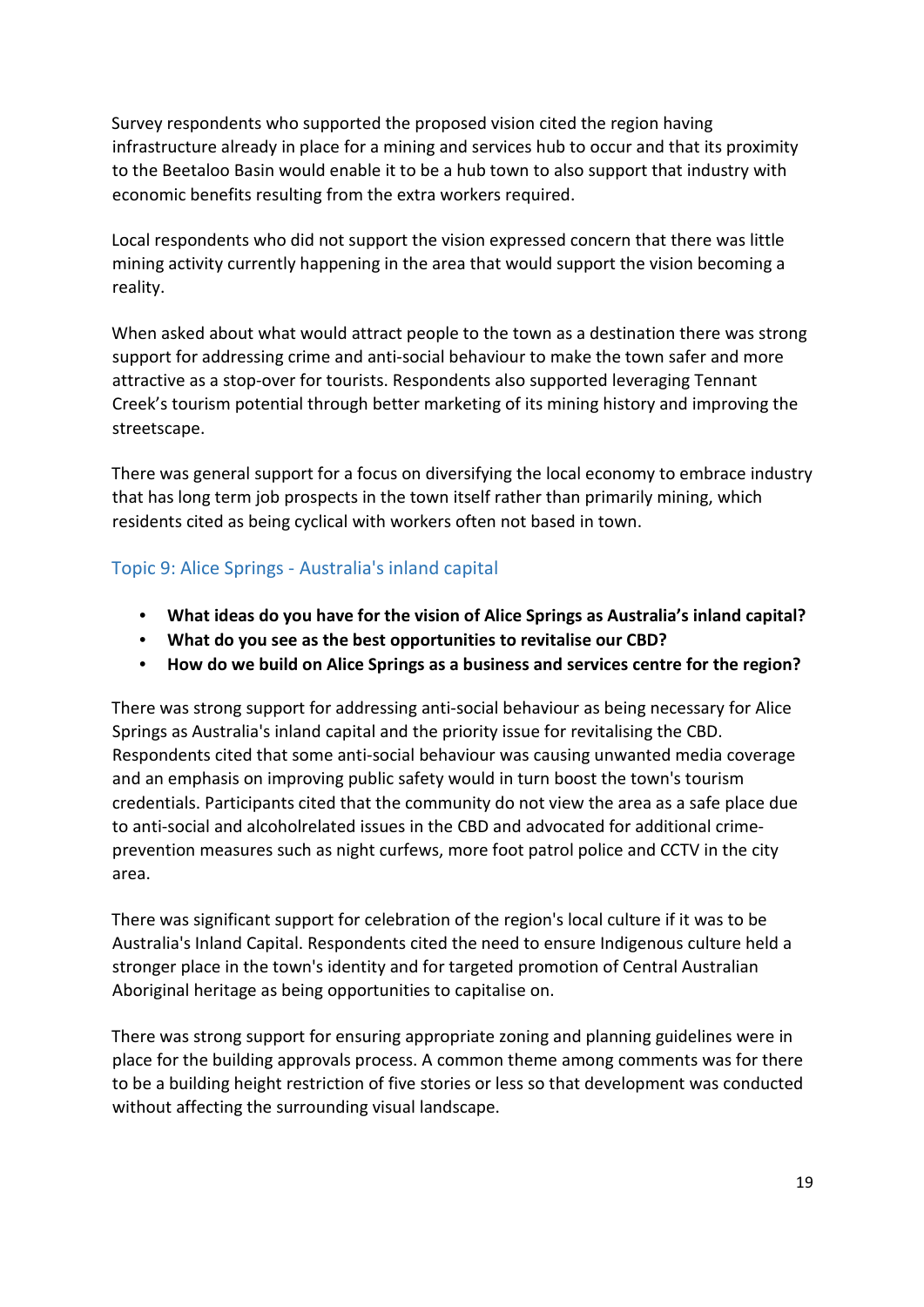There was broad support expressed by respondents that the sealing of the Outback Way would have a major positive economic impact on Alice Springs with it being the central location of the east-west axis connection.

An increased focus on arts and community events were endorsed as being good opportunities for revitalising the CBD. The development of the proposed National Aboriginal Art Gallery was largely supported as potentially having a positive impact on the CBD, as were celebrating arts and culture of the region.

There was significant support for improving community services and social infrastructure in the CBD. Respondents cited developing additional community space, more shade, street furniture and trees reflective of place and making the cleanliness of footpaths and streets a priority.

Improving parking services in the CBD, particularly during the high tourist season received broad support. Respondents cited development of a secure, undercover carpark, no paid parking and park and ride options as opportunities for consideration.

There was general support for providing CBD business support with respondents citing government offering new business and start-up assistance, and facilitating better use of empty building spaces.

When asked about how to build Alice Springs as a regional business and services regional centre the recurring theme of addressing crime and anti-social behaviour was raised. Respondents cited that local businesses could not continue to carry the costs of break-ins, damage and loss of property.

There was significant support, especially among Alice Springs business stakeholders, that the release of land for industrial purposes would benefit the town becoming a services hub. Comments cited a lack of adequate storage areas and improved industrial location positioning as considerations for building the town as a regional business and services centre.

Diversifying the town's business focus from primarily community services and tourism was endorsed by some respondents. There were general comments for Alice Springs to position itself as a "Solar City" as a potential means of activating new industry for the town.

There was broad support from participants that the high cost of air travel was a hindrance to making the town attractive for business and services.

#### <span id="page-19-0"></span>Topic 10: Nhulunbuy - Arnhem's peninsula paradise

- **Supporting our peninsula paradise is important to us, what do you think the residents and visitors in Nhulunbuy would benefit from?**
- **How do we leverage off the strategic location and deep-water port at Nhulunbuy?**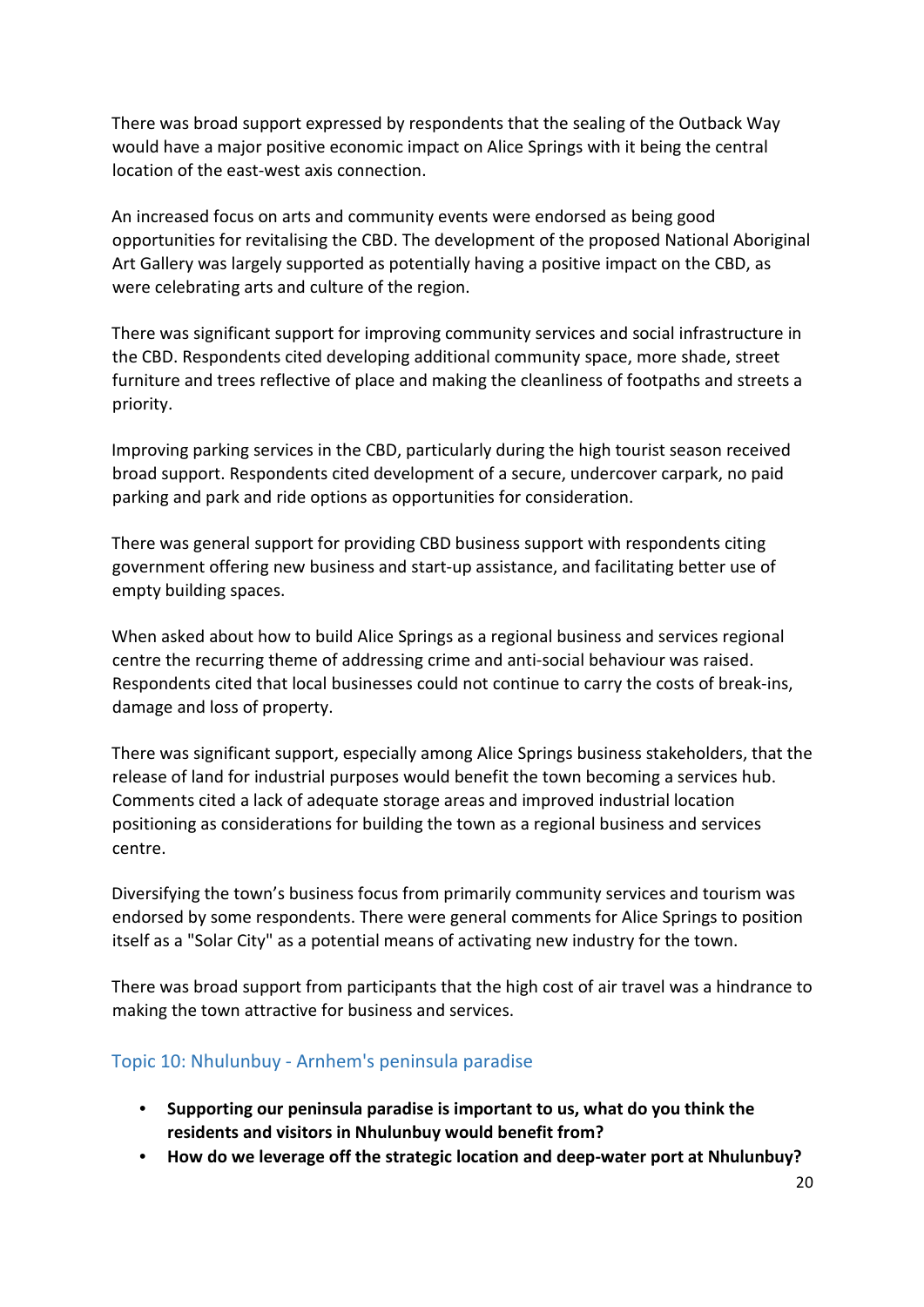There was strong support from consultation participants for cultivating tourism development as the key economic driver for the Nhulunbuy area. Respondents cited improving tourism activities and services, eco-tours and fishing activities to benefit the town.

Sealing the Central Arnhem Highway was strongly endorsed as the major infrastructure project that would benefit residents and visitors to the region. Respondents cited that delivering this project would hugely improve supply chain connectivity to the area and ensure more tourists could access the region.

There was significant support for a greater focus on education and skills development in the region, in particular for enabling the Yolngu population to be better positioned to enter the workforce.

When asked how to leverage the port at Nhulunbuy, the majority of responses strongly supported targeting marine-based tourism opportunities such as yachts and sea cruise companies. Comments cited targeted marketing to the international yachting community to raise awareness of the port and a proposed upgrade to the Boat Club tourism precinct as being opportunities to pursue.

There was broad support from participants for the port to be used for Defence or Customs purposes. Comments cited the opportunity for enabling Navy or Customs to use the Nhulunbuy Port as a marine supply base and in turn deliver economic benefits for local support businesses related to servicing vessels.

#### <span id="page-20-0"></span>Topic 11: Regional & remote areas: our cultural landscape

- **How do we better work with our regions and remote communities to deliver greater opportunities for residents, land owners and visitors?**
- **What are the most important areas of investment to create the best opportunities for people in the bush?**

There was significant support from consultation participants for empowering regional and remote communities to set their own agenda. Comments cited restoring autonomy for regional and remote communities by involving them directly in planning and developing their regions. Meaningful community consultation, particularly with elders and traditional owners, was seen as an important process to better understand local needs that could be actioned to improve regional and remote communities.

Improving accessibility to regional and remote areas was strongly supported as being able to deliver economic growth and social well-being for residents, land-owners and visitors. Respondents cited the importance of expanding supply chain connections, whether by land, sea, air or digital, to be affordable and accessible all year round.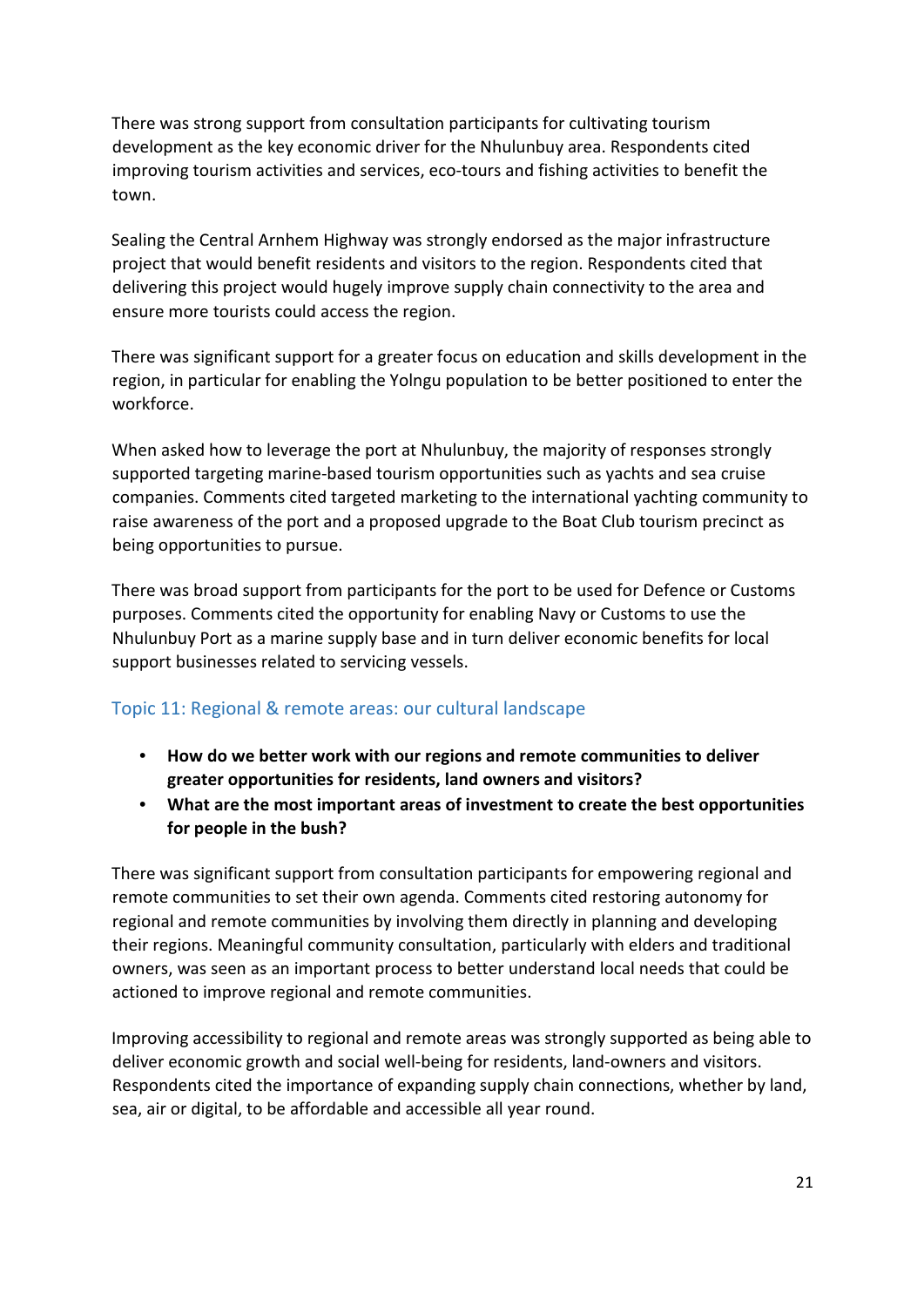There was general support for enabling economic development opportunities in remote areas by providing small business assistance and support and ensuring work relating to servicing of communities is conducted primarily by community members. Some respondents wanted the Community Development Employment Projects (CDEP) program restored as a successful program that benefitted remote and regional communities. There was broad support for increasing the standards of education for remote and regional communities. Respondents cited increasing accessibility to training and trade schools as being opportunities to pursue.

There was broad support for consulting with remote communities and working with traditional owners and land councils to best understand what investment would benefit bush areas.

Education investment was strongly supported by many respondents for creating the best opportunity for people in the bush. Agricultural and pastoral investment was endorsed as providing employment opportunities for remote communities. Investing in cultural tourism and eco-tourism opportunities was raised as having economic potential.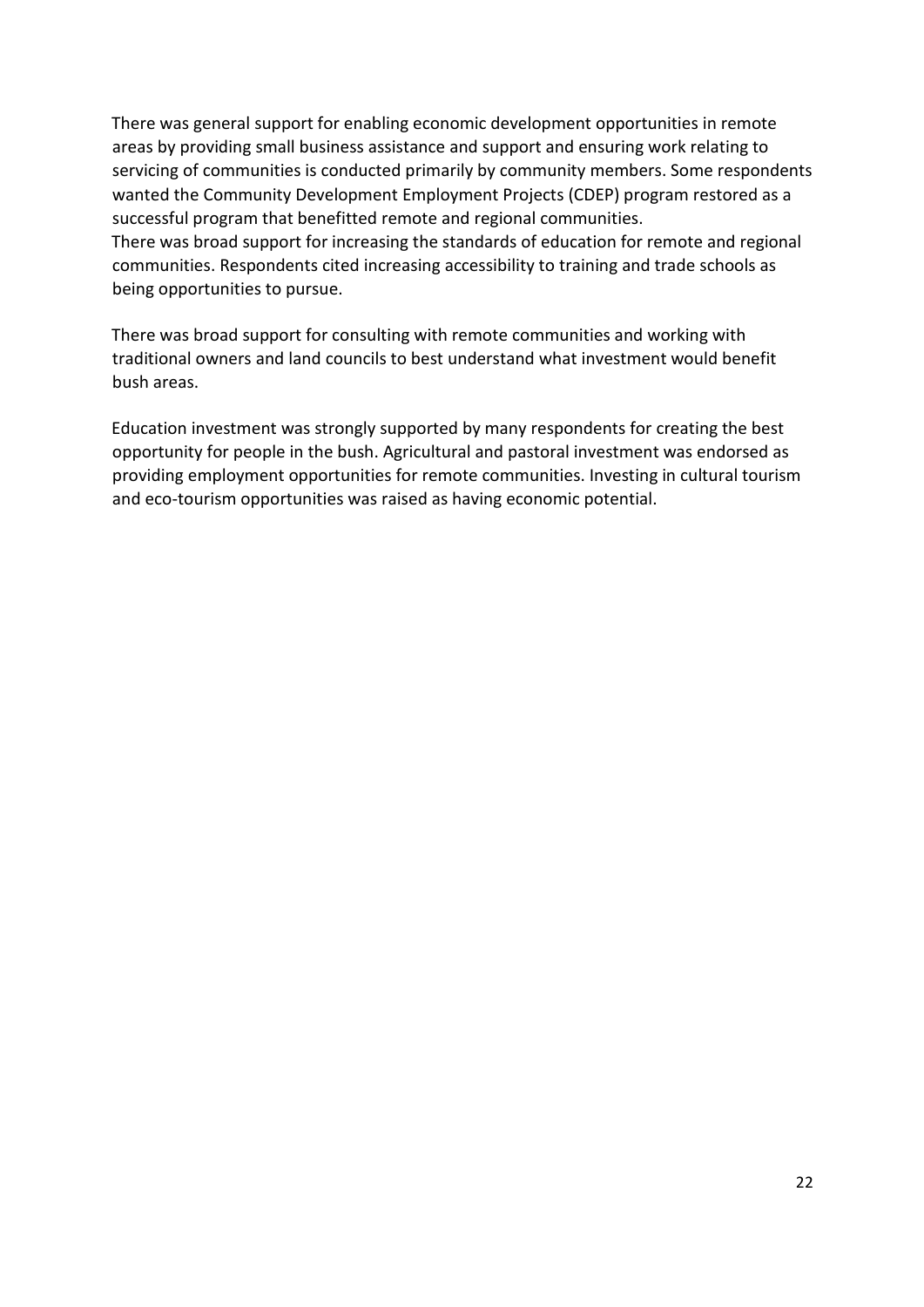# <span id="page-22-0"></span>**Consultation evaluation**

The Planning for a Vibrant Future Discussion Paper was released on 17 October and the official consultation period closed on 9 February 2018, with a number of written submissions also received after that date.

#### **Written Submissions**

The written submission process worked well, with considered responses being received to the discussion paper and provided to the department. The opportunity for key stakeholders and organisations to respond to the discussion paper was seen as a positive way to elicit feedback from the community and organisations supporting them.

However, as outlined in this report's Executive Summary, due to the open-ended nature of questions and the "Blue Sky" response opportunity provided, in many cases the written submissions and even survey responses did not directly address the questions asked. Instead many respondents provided gave feedback about subject matter areas aligned with their own individual subject matter interests.

#### **Community Consultation**

Throughout the consultation period, participants indicated that awareness of the discussion paper and community consultations was low. It was recommended by those participants that a greater awareness and advertising campaign would have been appropriate to encourage greater participation, with many only becoming aware of the consultations at the last minute, or through word of mouth.

The timing of the consultations leading up to the school holidays and Christmas period, were also noted as being a difficult time for many participants to be involved in consultations. This was particularly evident in the low numbers of participants prior to the Christmas period, and then following the holidays where greater turnout was experienced.

#### **Online Survey**

The online survey was the primary means of capturing a wide audience for feedback on the discussion paper. While it was recognised that the discussion paper covered a vast area of discussion, the survey was criticised by a number of participants for being too long and this was highlighted by the reduced number of responses to the questions as the survey progressed.

The Vibrant Future survey had 25 questions which was unrealistic to complete within the 10minute timeframe suggested at the beginning of the survey.

Using International Association of Public Participation (IAP2) principles, best practice for online surveys shows that a maximum of 5-10 minutes should be allocated for a survey to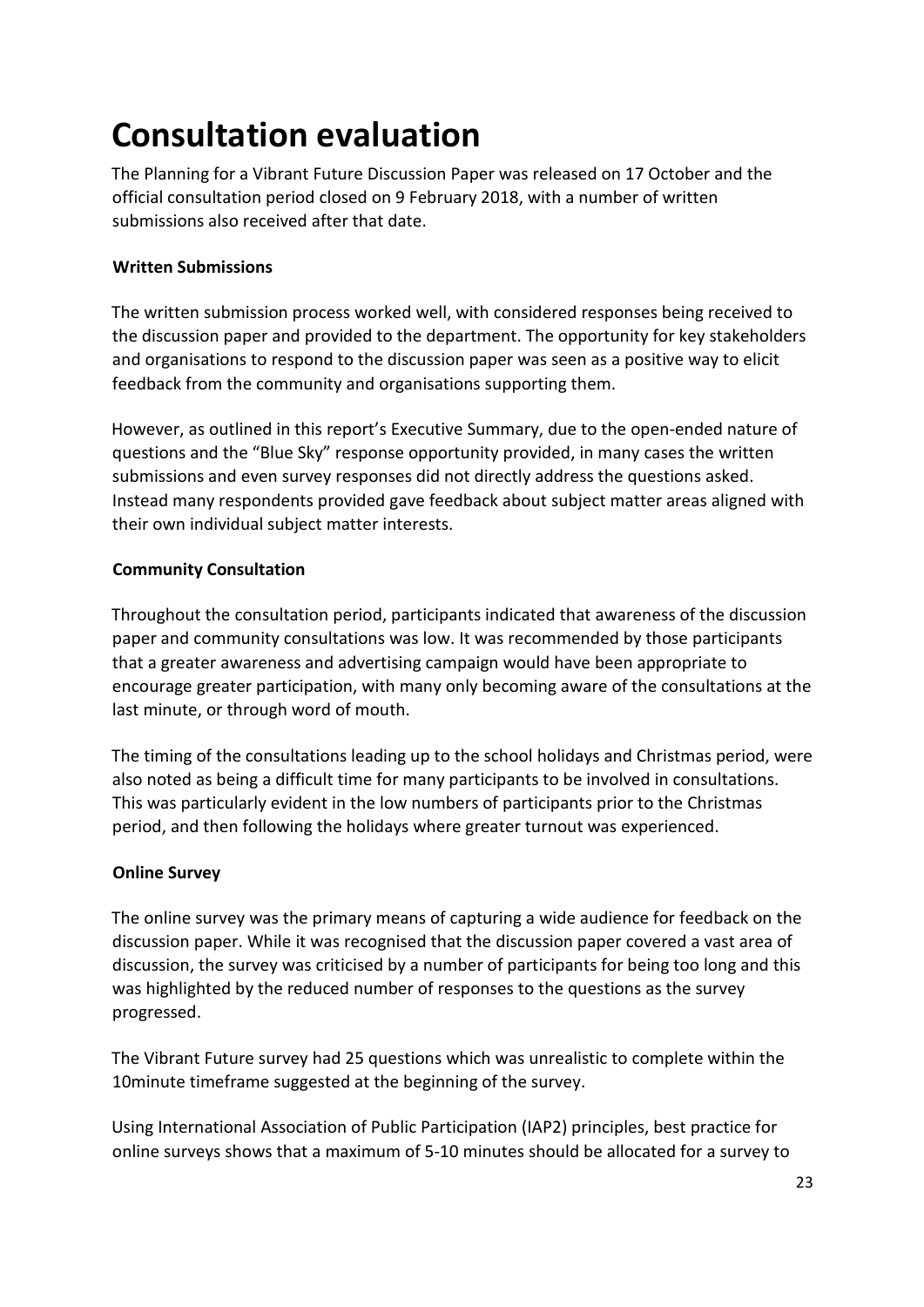ensure full participation in all of the questions, thereby providing an accurate analysis on the survey.

A number of the questions were very similar in structure and subsequent response, and it is recommended that future surveys be mindful of targeting themes and discussion areas into less, but more concise questions.

This was also evidenced in the location specific responses which were received by many participants who were unable or unwilling to comment on areas outside of their geographical location.

The use of mainly open-ended questions in the survey also provided an additional challenge in providing quantitative analysis of the responses. It is recommended that questions are structured around clearer themes and subjects to ensure a more targeted response can be assessed.

The survey was also criticised for not being mobile friendly. Many participants will use mobile phones or tablets to respond to surveys, and the length and open-ended structure of the questions restricted the user experience for many.